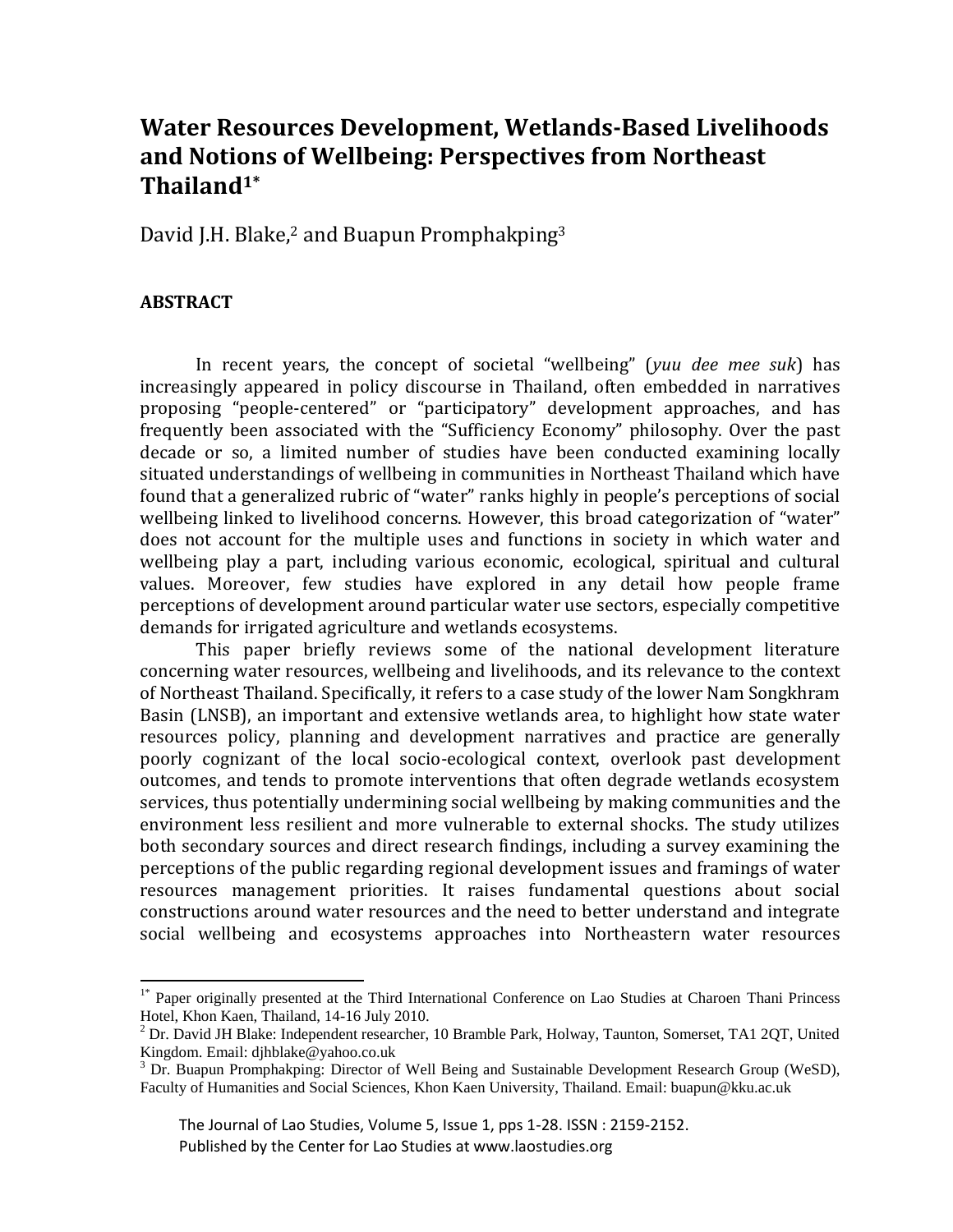development and management policies, planning and practices. The findings could have some relevance to other Lao-speaking societies within the wider lower Mekong Basin.

**Keywords**: wellbeing, ecosystem services, water resources, wetlands, sustainable development, Northeast Thailand, development discourse

#### **INTRODUCTION**

Northeast Thailand, in common with other lowland regions of the lower Mekong Basin (LMB), including much of the river floodplains of Lao PDR, contains significant tracts of wetlands. These wetlands may be either seasonal or permanent, artificial or natural, and covering a wide array of different habitat types, from small swamps and ponds, lakes and reservoirs, and numerous water courses of varying sizes up to the Mekong River itself. They are considered highly productive ecosystems in terms of biodiversity and biomass, both aquatic and terrestrial, supporting numerous human communities that rely on them for part of their livelihoods in terms of household subsistence and income (MRC, 2010; Constanza et al., 2011). The best documented wetlands dependent socio-economic sector are freshwater capture fisheries, which are estimated to yield about 1.9 million tons per annum in 2008, which together with aquaculture production had a first sale value of \$3.9 – 7 billion (MRC, 2010). The Mekong fishery has been described as the "world's largest freshwater fishery", with the average per capita fish consumption across the 60 million inhabitants of the LMB estimated at 33.7 kg/person/year (ICEM, 2010: 95). Over 75 % of households have been estimated to be involved in capture fisheries, both for household consumption and sale to markets (MRC, 2003).

Humans benefit from a vast range of resources and processes provided by ecosystems, which collectively are known as "ecosystem services". Besides capture fisheries, wetlands in the LMB provide numerous other benefits to society, both in terms of livelihood provision and other ecosystem services. Direct uses or "provisioning services" (Millennium Ecosystem Assessment, 2005) include water and land for agriculture (particularly rice cultivation), grazing land for animals, a source of wood and fibrous material for energy, building and handicrafts, a wide variety of wild foodstuffs harvested for consumption and sale, medicinal plants and water for domestic consumption. Additionally, there are numerous other valuable, indirect use services of wetlands, such as their role as carbon sinks, flow regulation, flood mitigation, groundwater recharge, wastewater treatment and climate regulation, which are more difficult qualities to quantify but are understood to provide massive benefits to human communities nevertheless. A Mekong River Commission (MRC) study on the impacts of flow modification of the Mekong mainstream under different development scenarios, found that the baseline value of wetlands (excluding capture fisheries) in the Mekong Basin was estimated at US \$1,802 million, with Thailand having the highest value at US \$1,249 million (King et al., 2005). By comparison, the same study estimated that irrigated agriculture was worth just US \$479 million within the LMB across the four countries involved (Cambodia, Laos, Thailand and Vietnam). At a more localized level, a study of a single peri-urban wetland system on the fringes of Vientiane found that the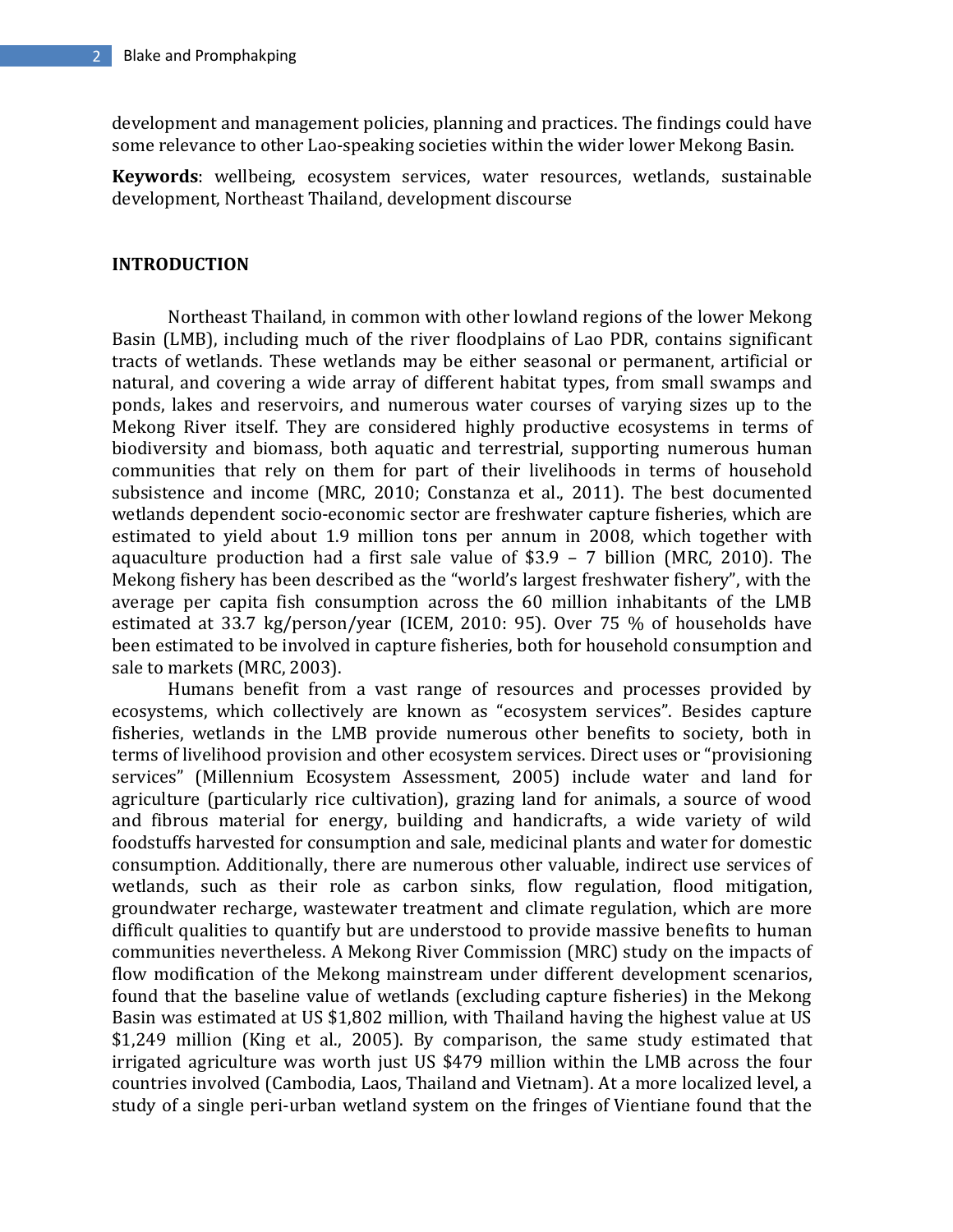combined direct and indirect use value of the That Luang marshes was US \$2,450/ ha/ year (Gerrard, 2004).

Increasingly, regional and global development reports are drawing connections between ecosystem services and human wellbeing as the links are becoming better understood as a bi-directional pattern. McMichael and Scholes (2005) have stressed that there are serious issues of equity involved, such as considering who experiences the gains and losses of ecosystem services under conditions of socio-environmental change. Crucially these authors raised a related question, "if the connection between ecosystem services and human well-being is so strong, why do people behave in an apparently irrational manner by undermining factors necessary for their own good?" (McMichael and Scholes, 2005: 45). This paper partially attempts to address this question in the context of Northeast Thailand, with reference to a case study of a relatively well studied, floodplain wetlands ecosystem. While the ecological health of this and other LMB wetlands have been linked to the social wellbeing of local populations dependent upon this ecosystem and a relatively detailed picture of the interdependencies between the two have been built up, rarely have studies been conducted that explicitly address the question of why development policy makers and planners at various scales invariably seem to prioritize the allocation of available water and wetlands habitats for use in irrigation and agricultural intensification, over conserving the vast array of existing natural ecosystem services for present and future generations sake; and how this conundrum may be related to dominant national interpretations of wellbeing and development.

Starting with a brief examination of the contested concept of "wellbeing" from a theoretical perspective, this paper proceeds to consider how wellbeing has been interpreted in the case of Thailand, where the state has progressively incorporated it into a mainstream national development discourse. Specifically, it considers the role that wellbeing notions have played in recent National Economic and Social Development Plans and how they intersect with water resources development as a key narrative component. The paper then briefly considers the holistic and multi-purpose nature of water resources in local livelihoods and culture linked to the environment, by focusing on a situated case study of the lower Nam Songkhram Basin (LNSB) wetlands. It highlights contradictory framings of a so-called "Isan<sup>4</sup> problematic" in the local context where the region's primary development problem has long been defined in terms of water scarcity and linked poverty, (which in turn has circumscribed universally prescriptive solutions). It shows how this phenomenon is partly manifested in dominant public perceptions of water resources management "problems", by examining the results of a 2010 questionnaire survey. Lastly the paper draws attention to the consistent societal fascination with large-scale water resource schemes proposed for Northeast Thailand, both as an outcome of state-led planning and as part of wider Mekong regional development processes, and what these may imply for future regional water security and general concerns for social wellbeing.

<sup>&</sup>lt;sup>4</sup> While recognizing there are several different spellings commonly used, this paper adopts "Isan" to refer to the 17 provinces comprising the Northeast, which forms a geographically, linguistically and culturally distinctive region.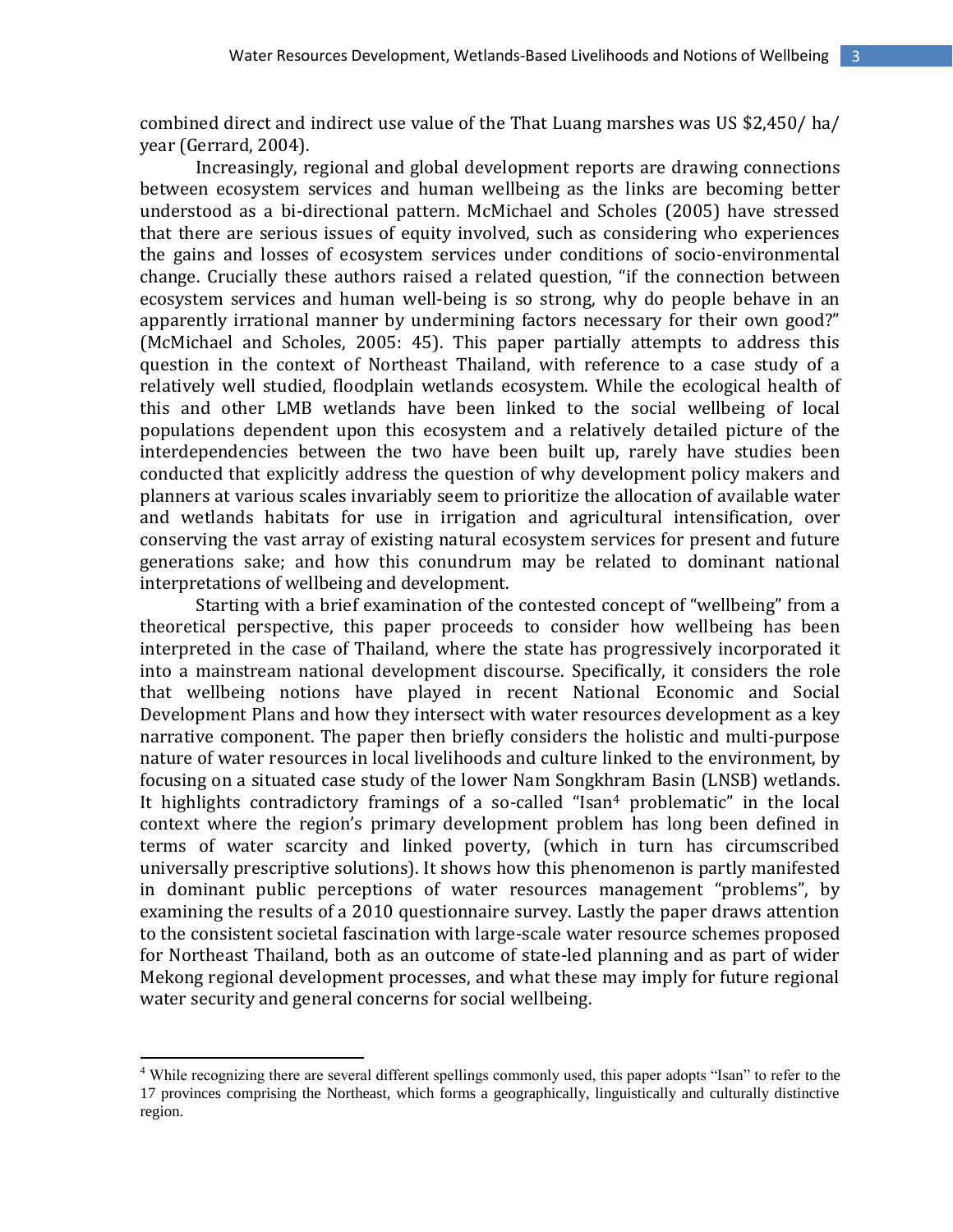This paper draws from a range of data sources, including grey literature, more formal academic sources and the authors' own field data, in particular a large body of livelihood and wetlands ecosystem data and project reports accumulated during the IUCN-implemented Mekong Wetlands Biodiversity Conservation and Sustainable Use Programme (MWBP)<sup>5</sup> in which both authors were closely involved between 2004-07, and in addition a shorter period of field data collection (involving direct observation, stakeholder interviews and a questionnaire survey) conducted by the first author in 2009-10 for his PhD thesis, focusing on building an understanding of irrigation development drivers and societal power relations (Blake, 2012). The article adopts a critical realist approach (Sayer, 2000) that regards social systems as "open" and indeterminate, and allows for use of discourse analysis to illustrate how commonlyheld environmental narratives about a region are often social constructions, produced and reproduced by certain groups in society to create or maintain a given social order and provide material benefits to these groups through privileging particular development solutions, often at the expense of the interests of weaker social groups. At the same time, it allows for an objective material world that is knowable, and suggests that false or partially correct ideas conceived as "development myths" or "orthodoxies" (Leach and Mearns, 1996) are the product of an inevitable "socialness" of the actors or group that created them and reflect underlying power relations.

## **Wellbeing, Livelihoods and Ecosystems**

 $\overline{\phantom{a}}$ 

The term "wellbeing" has crept steadily into the development lexicon during recent decades to become a widely used notion, but is often poorly defined or fuzzy in meaning. As with "sustainable", "participatory" and a few other popular development terms, wellbeing can be highly subjective as to what is implied by its use. McGregor (2009: 5) notes that there is a tendency for wellbeing conceptions "to become overcomplicated, over-philosophized and ultimately they cannot be operationalized." Wellbeing terminology emerged from origins in social psychology and welfare economics (e.g., the "economics of happiness" perspective), but later wellbeing terminology became closely associated with the "capabilities" approach and the "sustainable livelihoods approach" (SLA) by development actors and institutions. A prominent proponent of the wellbeing concept in development literature, Amartya Sen (1999) believes wellbeing is made up of "functioning" (various things a person may value doing or being) and "capability" (the alternative combinations of functionings that are feasible for him/her to achieve), while poverty is conversely understood as capability-deprivation. Although Sen's formulation of wellbeing has been widely acknowledged, it has also been criticized for lacking methodological rigor (e.g., Alkire and Black, 1997). Far from being a generally accepted or universally understood term, "wellbeing" appears to be a contested notion that defies easy definition (Gadrey and Florence, 2006). At a simple level, wellbeing has been identified as a state of health, happiness and comfort (MacKian, 2009), but these are clearly highly subjective indicators. In an attempt to move beyond Sen's somewhat problematic notion of

<sup>&</sup>lt;sup>5</sup> Most of the written outputs of MWBP and background information on the LNSB can be accessed at the following website, including English and Thai language reports: http://www.mekongwetlands.org/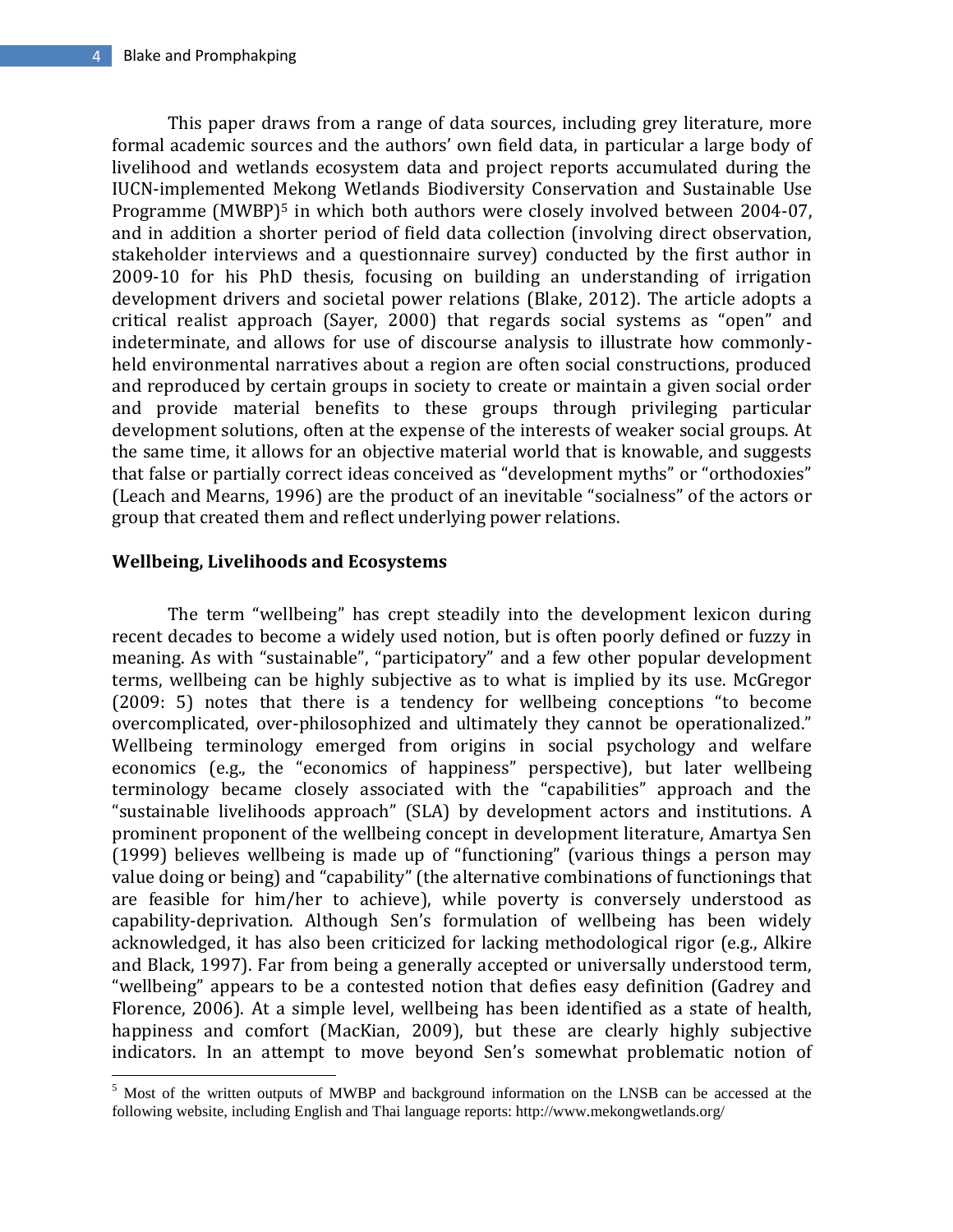wellbeing, McGregor (2009) has proposed the following definition as a practical and social compromise: "wellbeing is a state of being with others, where one's needs are met, where one is able to meaningfully pursue one's goals, and where one is able to experience a satisfactory quality of life."

In one sense, the various conceptualizations of wellbeing can be conceived as an attempt to achieve an improved general theory of development, in which both "subjective" as well as "objective" aspects of society are recognized. As development thinking has increasingly become congruent with environmental concerns, precipitated partly by the publication of "Limits to Growth" in 1972 and later seminal Brundtland Report (1987), notions of wellbeing have infiltrated debates around development and sustainability. More recently, the widely quoted United Nations Millennium Ecosystem Assessment (MEA) (2005) key synthesis report, "Ecosystems and Human Well-being", proposes that there are four basic constituents to wellbeing, ordered under the generic headings: security, basic material for a good life, health, and good social relations. Together these factors contribute to an overall apparent yardstick of wellbeing – freedom of choice and action i.e., "opportunity to be able to achieve what an individual values being and doing". A linking theme between the environment and human wellbeing is that ecosystems provide "services" that are necessary for the viability of human welfare, whereas the actions of humans will conversely affect, and in many cases degrade, ecosystems both directly and indirectly. In other words, the health of ecosystems and the health and wellbeing of humans are interlinked and interdependent. For example, the MEA report underlines how a continuation of twin trends of increased exploitation of ecosystems and degradation of those ecosystems is unsustainable and likely to lead to irreversible changes that have a disproportional impact on the most vulnerable members of a society (Corvalan et al., 2005). It has been noted how a core component considered necessary by survey respondents for wellbeing derived from ecosystem services is "access to resources for a viable livelihood (including food or building materials) or the income to purchase them" (McMichael and Scholes, 2005: 49).

Water resources, in theory, should provide rich subject matter for wellbeing researchers, imbued as it is with multiple meanings to society, which according to Bakker (2010: 3) includes, "an economic input, an aesthetic reference, a religious symbol, a public service, a private good, a cornerstone of public health, and a biophysical necessity for humans and ecosystems alike." Despite this intuitive link between the essential nature of water resources and notions of wellbeing, it was interesting that in one multi-case study book titled, *Wellbeing in Developing Countries: From Theory to Research*, water resources were mentioned just once in the context of water access barriers in the Andes (Gough and MacGregor, 2007: 194), suggesting it has not always been a high priority issue for social wellbeing-focused researchers in the past. Wellbeing in the context of fisheries governance appears to have been better studied in some respects than water and wellbeing per se. Taking up the challenge in a policy paper examining the fisheries sector in South Asia, MacGregor (2009: 2) speculates that "an understanding of the motivations for the way and the extent to which people exploit a fishery, as part of their pursuit of wellbeing, provides a basis for formulating effective systems of governance and policy." However, MacGregor concedes that while the concept of wellbeing has been widely adopted at the rhetorical level, it has so far not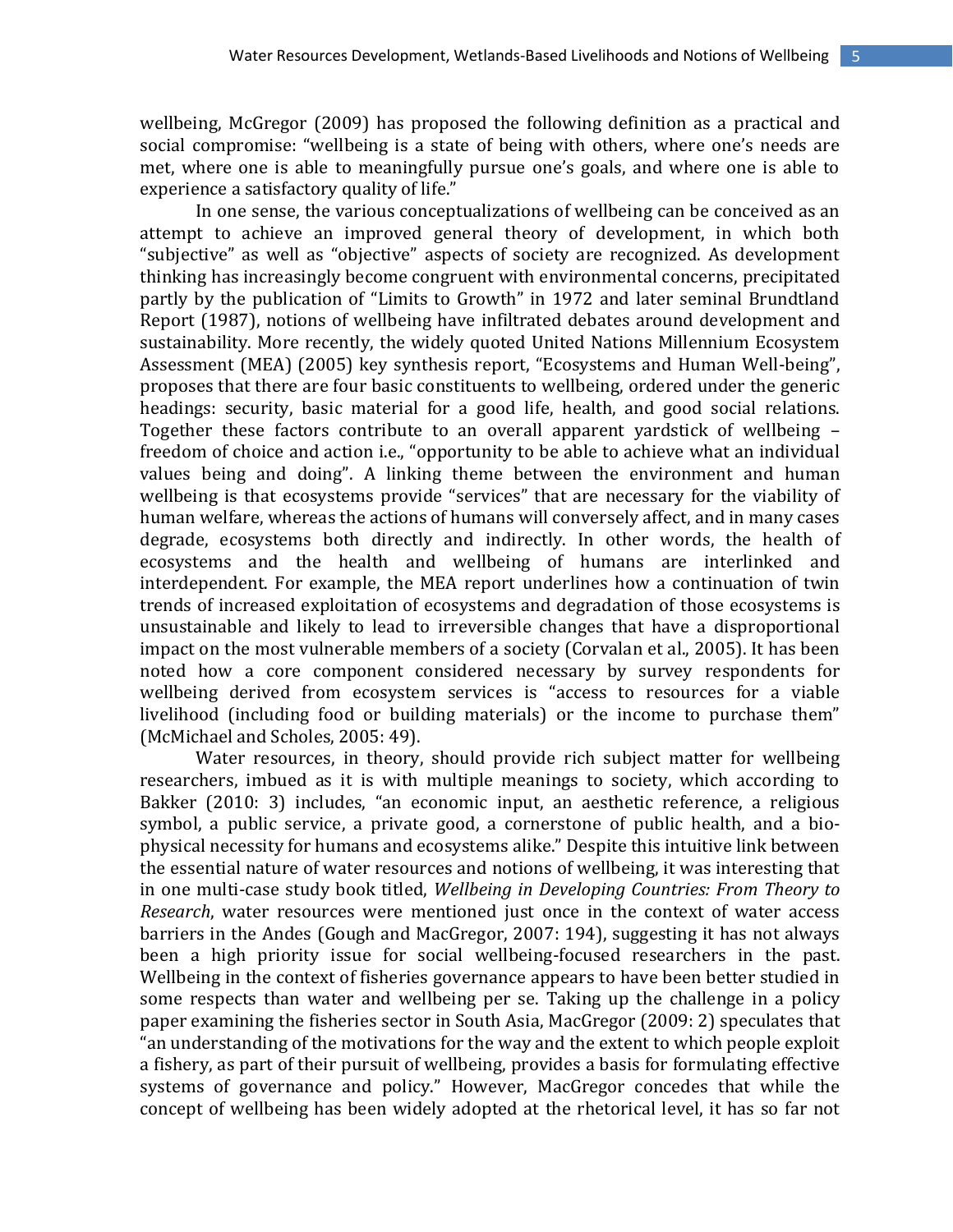$\overline{\phantom{a}}$ 

been translated effectively into policy and practice. As acknowledged in the United Nations Development Programme's Human Development Report 2006, water pervades all aspects of human development, but this should not imply that water scarcity should be the starting point for understanding its management (Watkins, 2006). The UNDP report explicitly recognizes that "the scarcity at the heart of the global water crisis is rooted in power, poverty and inequality, not in physical availability" (Watkins, 2006: 10). This critical observation is offset by an apparent gap in research of water resources development and wellbeing linkages in developing country contexts that looks beyond physical scarcity narratives to examine the power and politics aspects involved. Mehta's research in Gujarat state of India would be one notable exception (see Mehta 2001; 2005).

### **Wellbeing notions in Thailand and development planning and policy**

Thailand is widely recognized as being one of the few countries in Asia that has explicitly placed "wellbeing" (in Thai the term often used is "*yuu dee mee suk*" – literally, "live well, have happiness") concerns within its development agenda over the past few decades (McGregor et al, 2007). Intriguingly, these authors note how, "at the level of casual observation, the pursuit of wellbeing could be regarded as a national pastime. At a more formal level, notions of wellbeing have now found themselves a place in national policy discourses and documents" (McGregor et al, 2007: 2). The roots of this ideological project can be traced back in part to the early 1960s, when plans and policies were being forged by an emerging new national leadership structure. Thailand's national development ethos and direction was to a significant extent guided by the National Economic Development Plans,<sup>6</sup> first implemented with World Bank input under the dictatorial government of Field Marshall Sarit Thanarat in 1961, which stressed economic growth within a context of national security as the top priority (Chaloemtiarana, 2007). This period saw a bureaucratic and military elite assert its instrumental visions and dominant statist ideology based on the triple pillars of "nation-religion-king" (*chart-satsana-phra mahakasat*), to mould a potent discourse of developmentalism that could be applied to counter the spread of communism across Indochina. Sarit's paternalistic governance inclinations and mistrust of parliamentary democracy were tempered by Western concerns for a stable bulwark state in Southeast Asia which encouraged militarization alongside limited democratization. The communist threat was perceived by conservative elements in society as fundamentally "un-Thai" and a latent danger to the nation's security and monarchy (Baker and Pongpaichit, 2005). Elites regarded it as "a negation of the livelihood, history and civilization of the Thai race", argues Samudavanija (2002: 61).

Significantly, a key constitutive facet of Sarit's newly popularized term "development" (*kan phattana*) closely equated an elite-centric view of ordinary citizens' wellbeing needs with a strong emphasis on "having money" as a yardstick. This is attested to by a propaganda slogan played by government radio programs broadcasting throughout Thailand during the 1960s: "*ngan kue ngeun, ngeun kue ngan, bandarn suk*"

<sup>6</sup> These later evolved to become known as National Economic and Social Development Plans.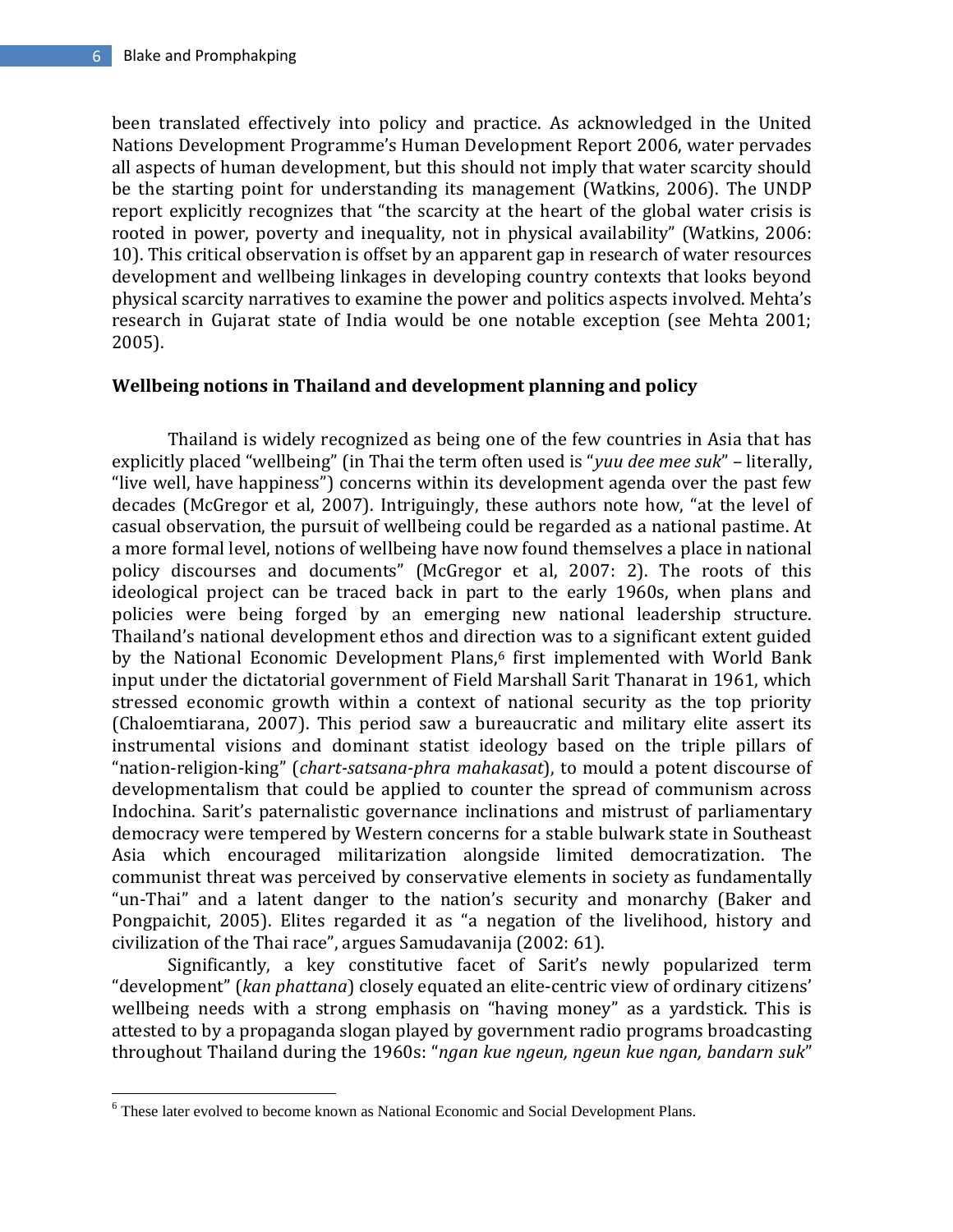– "work is money and money is work;, such is happiness". Over subsequent decades the National Economic and Social Development Board (NESDB), responsible for formulating the five yearly national development plans, placed strong emphasis on modernization, economic progress and reform of society through the incorporation of Sarit's visions. A similar widely disseminated catchy slogan stressing wellbeing he was said to have coined for a government publicity campaign to promote his development mission was "*nam lai, fai sawang, thang di, mi ngan tham, bandarn suk*" (flowing water, bright lights, good roads, work for the people; such is happiness) (Chaloemtiarana, 2007: xiv).

Since the paternalistic and militaristic regime of Sarit, successive development plans, policies and strategies prioritized the goal of maximizing economic growth, juxtaposed with vague references to the importance of ensuring citizen's "happiness". But by the Eighth National Development Plan (1997-2001), rhetorical recognition was made by policy makers that the previous national development plans had placed too much emphasis on material aspects and a changed of tack occurred through a specific focus on the idea of "people centered development" and desire to achieve a society marked by "greater happiness and better quality of life" (NESDB, 2007: 1). The start of this plan coincided with the Asian Economic Crash and many of the original goals had to be temporarily laid aside in favor of short-term economic pragmatism. The Ninth Plan (2002-2006) was the first to officially "adopt" the concept of "Sufficiency Economy" <sup>7</sup> (*settakit por piang*) (Isager and Ivarsson, 2011). It was said to seek to build "an economy with strong internal foundations and resilient to external changes, while aiming for balanced development with respect to people, society, economy and environment in order to achieve sustainable development and the wellbeing of the Thai people" (NESDB, 2007: 1). In terms of water resources management, and reflecting a commonly held instrumental view of management, the Ninth Plan proposed "to solve the problems of shortage, flooding and contamination in a holistic manner" (NESDB, 2002: 5). The same document also planned to increase water storage capacity by building "small reservoirs and developing a fair and sufficient water distribution system". This period saw steady economic growth of over five per cent annually and a supposed decline in absolute poverty, as improvements in health care and economic diversification became apparent. It was also a period marked by continuing high state investments in hydraulic infrastructure construction nationwide, especially in irrigation schemes, even as the agrarian shift intensified (Rigg, 2005) and rural labor became considerably scarcer (Floch et al., 2007; Floch and Molle, 2009a).

While Sufficiency Economy and related ideas (e.g., the king's "Moderation Society" and "New Theory of Agriculture") were primarily monarchical, military and state agency promoted concepts, they mesh closely with a broad-based civil society interest in alternative development models that seek to promote greater economic sovereignty and endogenous development ideas (e.g., van t'Hooft, 2006), alongside a new agricultural paradigm that tends to reject high external input, industrial farming

<sup>&</sup>lt;sup>7</sup> According to the NESDB (2007), "Sufficiency Economy lies at the heart of Thailand's development thinking, and indeed it can serve as guidance for the country's economic and social developments". It is invariably credited as being derived from a philosophy espoused by King Bhumibol, as is the related "Moderation Society" (usually abbreviated to *MoSo*) concept.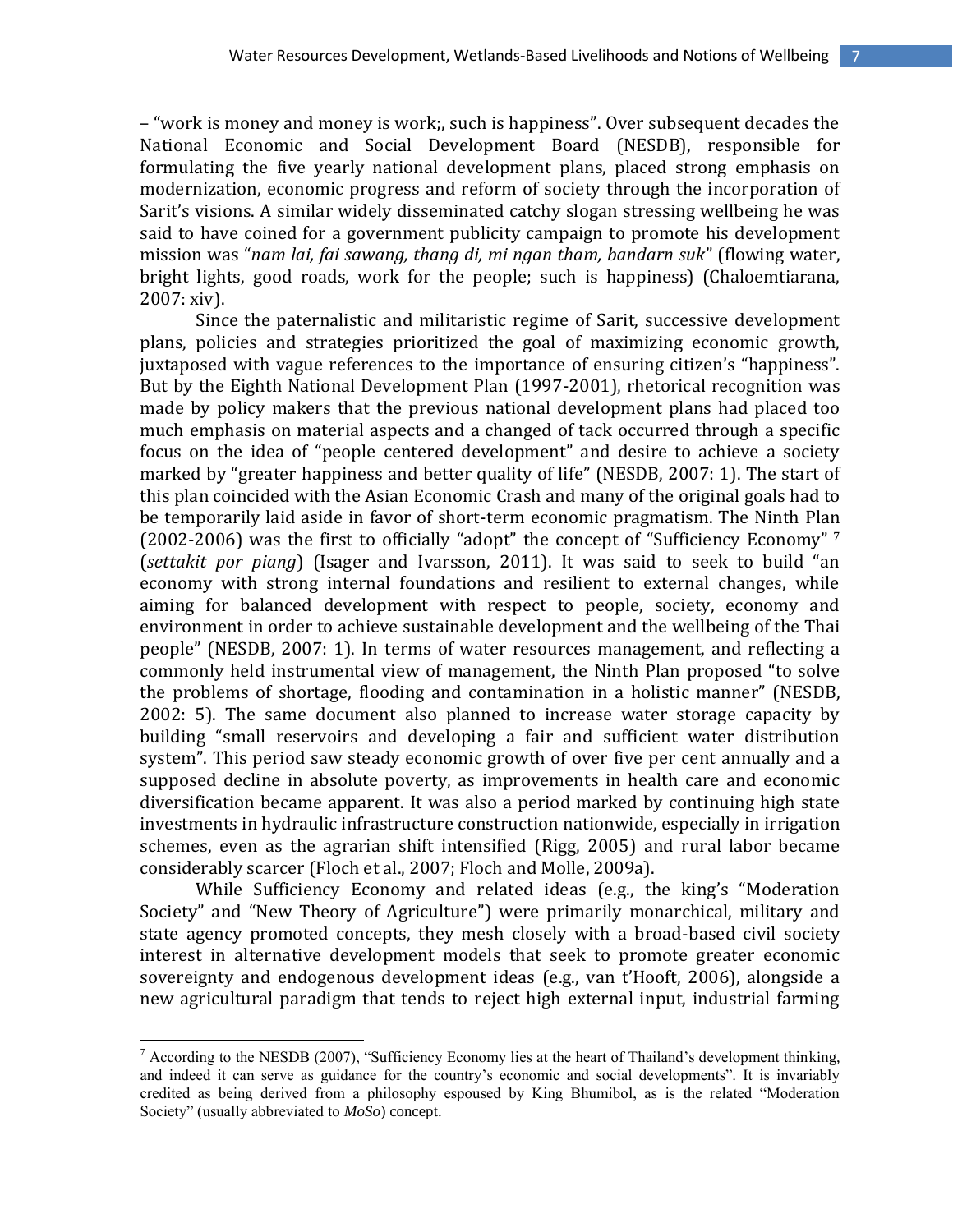$\overline{\phantom{a}}$ 

models as socially inequitable, environmentally damaging and wasteful of natural resources. There is some congruence in these Thai models with that of the "economics of happiness" approaches to wellbeing, which focus on subjective measures such as happiness and life satisfaction (Weeratunge et al., 2013) and the "Gross National Happiness" concept of Bhutan, with similar philosophical references to Buddhist ideas (Isarangkun and Pootrakool, n.d; Jongudomkarn and Camfield, 2005). There is reported to be a "Sufficiency Economy Unit" housed within the National Economic and Social Development Board's offices (Curry and Sura, 2007), as testimony to the apparent seriousness the government has attached to this concept. The Tenth National Economic and Social Development Plan (2007-11) inherently recognized that Thailand would face growing uncertainty due to transformations in the global and regional context, and recommended that Thailand should "reorient its development program to have greater self-reliance and resilience by following the Sufficiency Economy philosophy in conjunction with a holistic approach to people-centered development" (NESDB, 2007: 7). Further, the United Nations Development Programme's 2007 Thailand Human Development Report (titled "Sufficiency Economy and Human Development"), was devoted to promoting the Sufficiency Economy, "in recognition of the 60<sup>th</sup> anniversary of King Bhumipol Aduladej's reign" (Baker, 2007). The report expounds upon the King's theory, drawing on numerous examples from Royal projects to illustrate the application of the principles in actual practice at locations around the country.

Advocates perceive Sufficiency Economy as a visionary concept in response to depleting worldwide natural resources, climate change, global financial instability and new understandings of the limits to economic growth (Mongsawad, 2010), while others have roundly criticized the theory on a number of grounds. For example, some have equated it with "localism" (see Hewison, 1999) and dismissed it as unrealistic, utopian, antithetical to the successful capitalist economic model and contradictory to Thailand's existing development paradigm (Rigg and Ritchie, 2002). It can be traced back to nationalistic myths constructed around happy, egalitarian peasants living subsistence lifestyles under a benevolent monarch (see Bowie, 1992). Others have criticized the concept for its ringing endorsement by the military regime that ousted Prime Minister Thaksin Shinawatra in a coup in September 2006, following the submission of the Tenth NESDP to the King for approval and the announcement by General Surayud Chulanond<sup>8</sup> that 10 billion baht would be made available for projects to promote wellbeing in-line with the Sufficiency Economy principle (The Bangkok Post 2007). Some have questioned whether Sufficiency Economy could be correlated with proxy indicators of poverty (Walker, 2007). Such skeptics have derided the concept as being little more than a discursive hobby of the powerful elite, but without practical application for the poor who have more basic daily concerns to attend to than merely "sufficiency" (Walker, 2008). Further, Sufficiency Economy is viewed as an ideological tool of statelinked elites to deflect pressure from the government to introduce redistribution of wealth or resources.

Having considered the rhetorical importance placed on wellbeing notions in state planning and policy narratives, we now move on to briefly consider the

 $8$  General Surayud Chulanond, as acting Prime Minister following the coup of September 2006, contributed the foreword to the UNDP Thailand Human Development Report.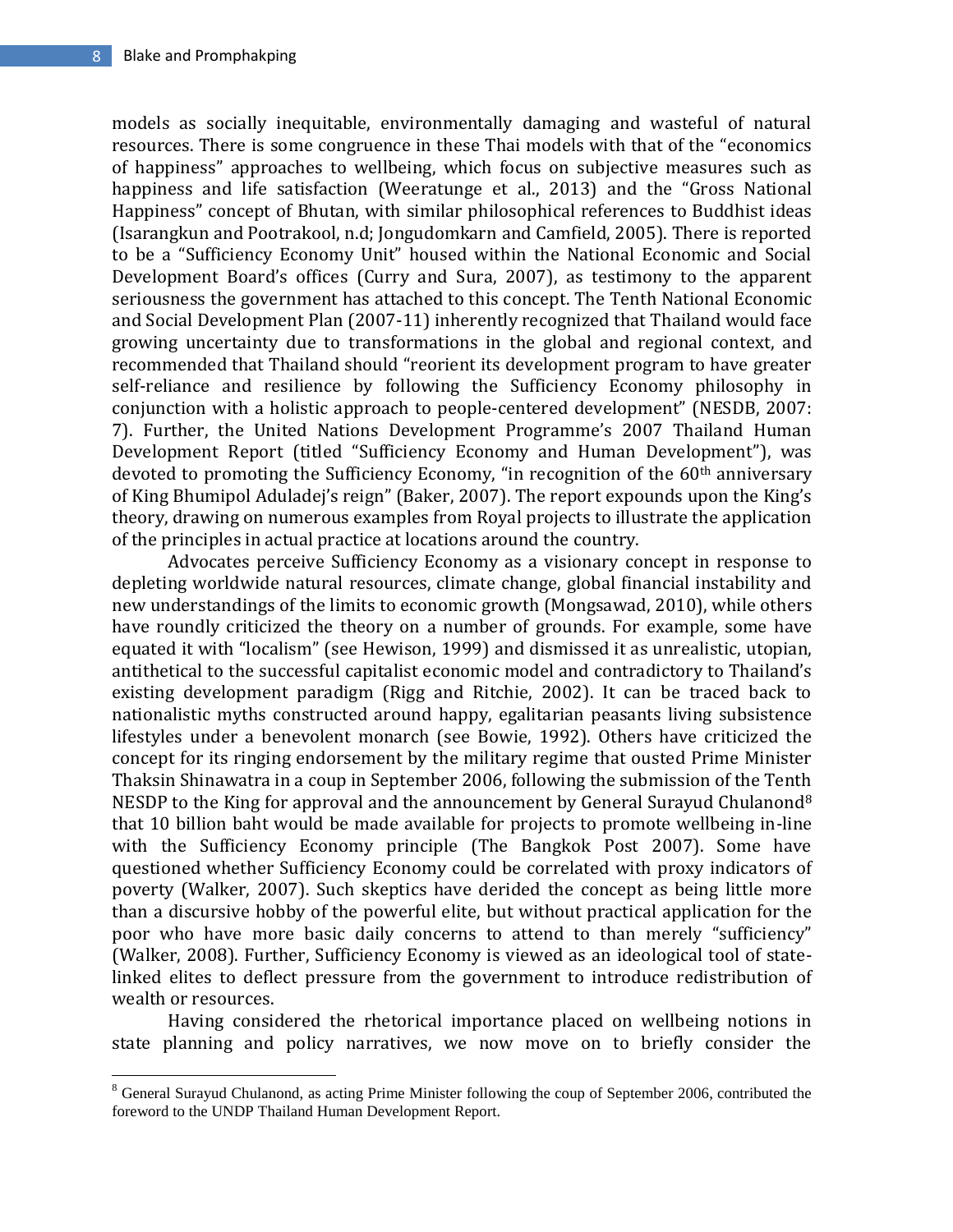significance of water resources as a complex socio-natural object to notions of societal wellbeing in the Northeast.

## **The multiple dimensions of water resources in the daily lives of Isan people**

As elsewhere, water clearly fulfills a number of important functions in Isan people's daily livelihoods and wellbeing, which incorporate socio-economic, biophysical, spiritual and cultural dimensions. Stott (1992) has argued that water, not land, is a central element in Southeast Asia cultures and it is human-water, and not humanland relationships that are determining. Water resources, in the broadest material and discursive sense, have historically provided a strong link between people, cultures and environment, which is readily apparent in the village names of Northeast Thailand which are frequently based on water and wetlands themes. For example, it is common for compound village names to begin with a specific wetland habitat or feature (e.g., lake - *nong, swamp - beung,* oxbow lake - *kud,* stream - *huay,* spring *- kham,* pond – *bor,*  rapids – *gaeng,* river pool *- wang*) or an aquatic animal or plant (e.g., crocodile - *khae,*  fish - *pla,* lotus - *bua,* turtle - *tao*, duck - *bet*), prior to a more localized name. Waterrelated themes are intimately infused throughout many of the region's spiritual and cultural festivals, such as the Buddhist new year celebration (*boon pee mai* (Lao) or *Songkran* (Thai); local rice field spirit propitiation rites; the rocket festivals calling to the sky god Phaya Thaen to deliver rain (*boon bangfai*), elements of the Ghost Mask Festival in Loei Province (*phi ta khon* or *boon luang*); the annual river boat races (*boon suang heua*) and Mekong River *naga* fireballs phenomenon (*bangfai payanak*) <sup>9</sup> at the end of Buddhist lent.

More pragmatically, in a material sense, water is the central element in the cultivation of Thailand's staple food crop, rice – and thus forms a pivotal role in the lives of millions of farmers still reliant on rice farming for at least some of their livelihood mix and indirectly, on the daily nutrition of millions of other consumers, both domestically and abroad. Thailand prides itself on being the number one rice exporter in the world, as well as a nation with strong historical links between water, rice, culture and monarchical traditions, idealized through the contested Ramkhamhaeng inscription (Falvey, 2000; Ritchie and Rigg, 2002). As well as direct consumptive links locally, there are myriad indirect linkages between water security and food security as well. For example, many Isan farmers still share a portion of their rice crop with relatives (especially children) living in other parts of the country or even abroad, who are thus intimately connected culturally and materially with the paddy fields of their native village. Rice yields fluctuate from year to year as a result of many factors, but climatic events leading to water scarcity or flooding, are a prime limiting factor of production. However, it does not necessarily follow in a diverse economy with plentiful off-farm work opportunities that climatic factors are determinants of poverty, as has often been implied in state-centric narratives.

<sup>9</sup> The*"bangfai payanak"* festival takes place every year at the end of the Buddhist lent in late October at several locations along the Mekong River downstream of Vientiane. This timing usually coincides with the conclusion of the rainy season and start of falling water levels.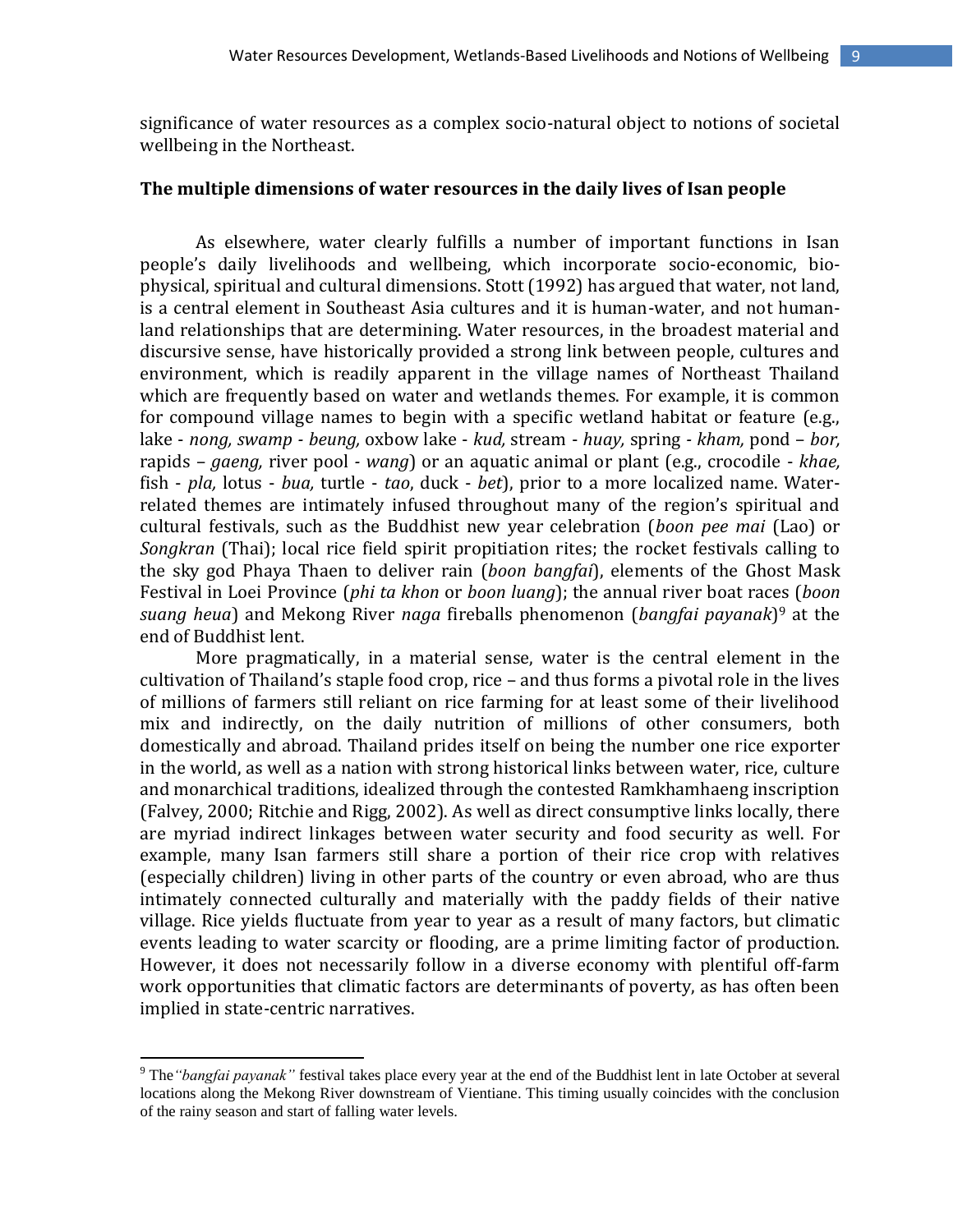Most general studies of water resources and wellbeing, cite "access to clean water" as a *sine qua non* of basic human wellbeing in developing nations (e.g., Murphy, 2006), but often do not explore beyond this category as what makes water a fundamentally unique and indispensible natural resource that presents "wicked problems" in its management, especially in regimes where *de facto* or *de jure* rights over resources are weak. It has become apparent from the authors' empirical observations in Northeast Thailand that collective societal understandings of the changing nature of the rural population's water resources needs and expectations are relatively poor, across sectors and scales. This point is especially salient as Thai society continues to witness fundamental transformations in the rural sector, with increasing dependence on offfarm income sources and multi-activity livelihoods in a new mixed socio-economic landscape (Rigg, 2001; 2003; 2005). These agrarian transitions raise fundamental questions about changing needs, demands and priorities with regards to water resources provision and wellbeing, now and projections into the future, that so far have not not been seriously addressed. For example, a study carried out by the Wellbeing in Developing Countries Project (WeDCP) found that "having water" (with water lumped as a generic category) was ranked fourth in perceived necessity of particular categories importance for "quality of life", resulting from a survey of villagers in Southern and Northeastern Thailand (McGregor et al, 2007; Jongudomkarn and Camfield, 2005). The results indicated that "water" was considered a more important need than "health", but less important than electricity, family relations and food for subjective wellbeing. Further analysis suggested that "access to clean water" for domestic purposes was the main wellbeing concern of those surveyed in areas of highest deprivation (Camfield et al, 2012), suggesting that absolute scarcity was not an issue of major concern. Water availability and cleanliness turned out to be more of an issue in the Southern villages surveyed than those in the Northeast (Guillén Royo and Velazco, 2006). Interestingly, a "good living environment" (the only category relating to the environment), did not rank very highly in respondent's wellbeing aspirations. But in the absence of any disaggregation of "water" into its constituent sectoral uses and multiple functions, basic questions about the meaning of water and wellbeing to individual's, household's and community wellbeing needs and aspirations remains unanswered.

Since the widespread incursion of state-led development and modernization programs into Thai rural areas, most Northeast villages have been connected to a domestic water supply, replacing traditional labor-intensive gathering of water from wells and surface water sources. Drinking water is often harvested in tanks and jars from rainwater. However, it should be noted that the quantity, quality and reliability of the water supplied varies enormously by village and it is not uncommon to encounter non-functional or abandoned village tap water systems, with villagers reliant on a mix of public and privately-built infrastructure for domestic water needs. At the same time, irrigation projects built by state agencies over the past few decades may be similarly abandoned or inoperable, including both the water storage and delivery systems (Floch and Molle, 2009b; Blake, 2012). These systems often run short of water in the dry season and are not able to deliver sufficient water for farmers to grow a second crop of rice or meet growing demand from competing users, such as municipal authorities utilizing irrigation systems for urban domestic supplies. The shortage of water available for farmers and domestic consumers is often blamed on "drought" by state water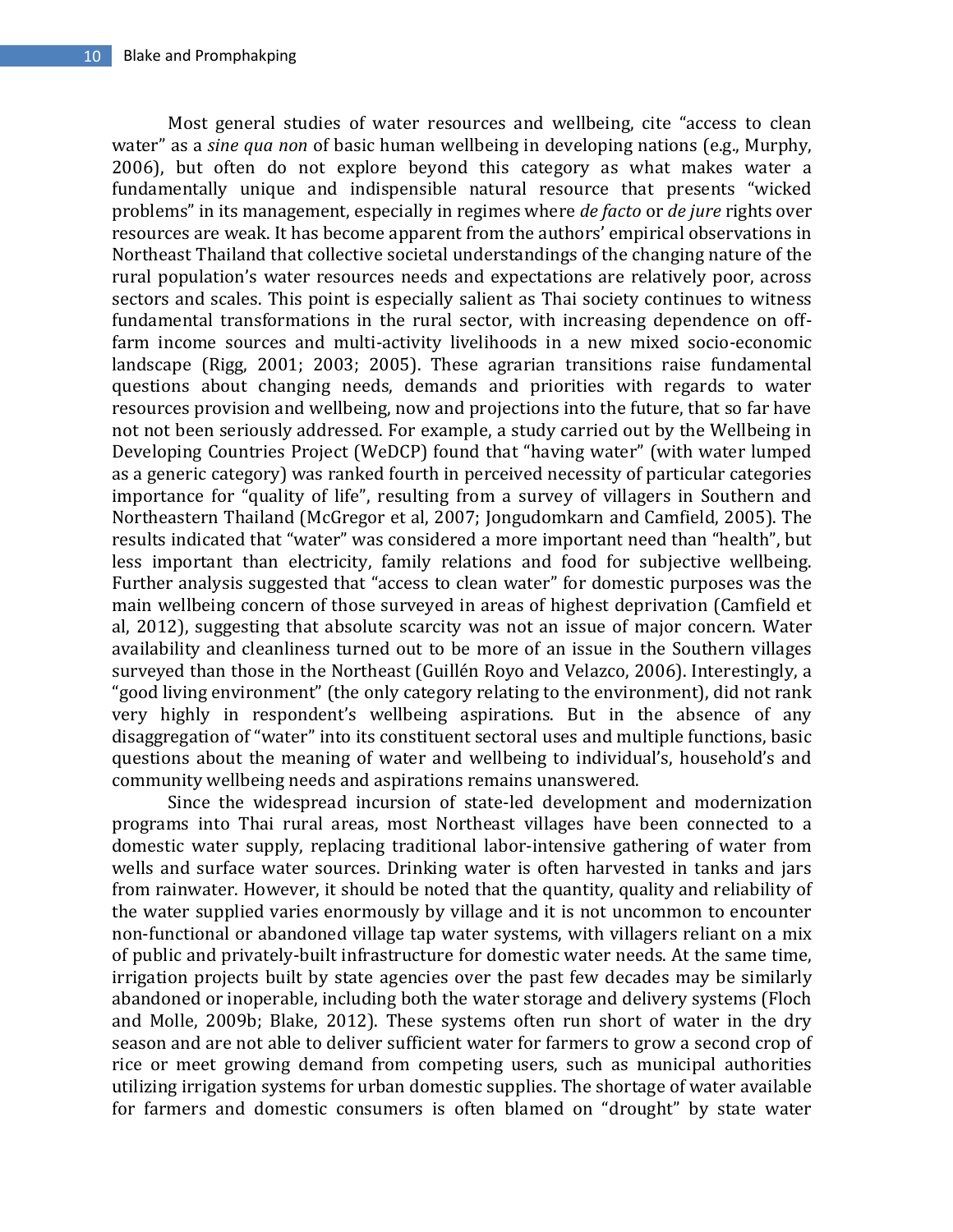agencies, rather than examining more systemic management and structural failures for shortages or considering imbalances between local water demands and supplies (cf. Forsyth and Walker, 2008). Thus, there is often a tendency for state authorities to declare a "drought disaster" in many provinces of Isan during extended periods of low rainfall, as it did in the 2010 dry season, when numerous villages were reported in the press to be water scarce and relying on government assistance for domestic water<sup>10</sup> (Saelee, 2010). Despite the seemingly annual media proclamations of drought gripping Isan during the normal dry season period, "drought" is rarely defined by state agencies, neither is there an explanation given of the criteria employed to announce a "natural disaster" (Blake, 2012). Interviews conducted with senior bureaucrats and consultants working in the water resources sector confirmed that state definitions of drought are often confused or misunderstood by officials and the public (ibid.) Furthermore, while precise numbers of villages experiencing seasonal drought or flood are usually provided to the media after each event alongside a gross figure to the nearest baht for economic losses suffered, the derivation of these statistics is often obscure and it is hard to elicit a reasonable explanation from state officials.

As a way to open up new understandings of the importance of water in a holistic sense to Northeasterners, the paper now proceeds to discuss the complex interactions of humans, water and ecosystems and its relevance to wellbeing notions from a case study of an important wetlands area in upper Northeast Thailand.

# **Wetlands and human wellbeing in Northeast Thailand - Case Study of the lower Nam Songkhram Basin**

As earlier intimated, the lower Mekong Basin harbors a complex series of wetlands ecosystems that are interconnected hydrologically and ecologically through a phenomenon known as a "flood pulse" (Lamberts, 2008; MRC, 2010), which underpins the rich productivity of the ecosystem services found in the floodplains of the LMB. Furthermore, it is recognized that these wetlands are coming under increasing threat to their integrity from a wide range of anthropogenic causes, especially upstream dam construction and changes in season flow patterns. Amongst the Millennium Ecosystem Assessment (2005) report's main conclusions is that the loss and degradation of wetlands ecosystem services, "harms the health and well-being of individuals and communities and diminishes the development prospects of all nations" (Millennium Ecosystem Assessment, 2005: 47). In particular, freshwater capture fisheries have been identified as particularly vulnerable to external changes to the ecosystem, such as changes in land use, alterations in water flow, sediment and nutrient transport. Thus, it would be helpful to comprehend in a bit more detail how wetlands loss and degradation might impact people's livelihoods and what this might imply to wellbeing.

To provide an empirical example of a wetlands ecosystem that has undergone rapid socio-ecological transformations in recent decades (Blake et al., 2009), we take the case of the 13,128 km sq. Nam Songkhram Basin, covering parts of Udon Thani,

 $10$  The Bangkok Post article reported that in early June 2010, 53 provinces nationwide had been declared "disaster zones" and 1,750,100 households had been reported as affected by the "extreme dry season", according to the Interior Ministry's Disaster Mitigation and Prevention Department.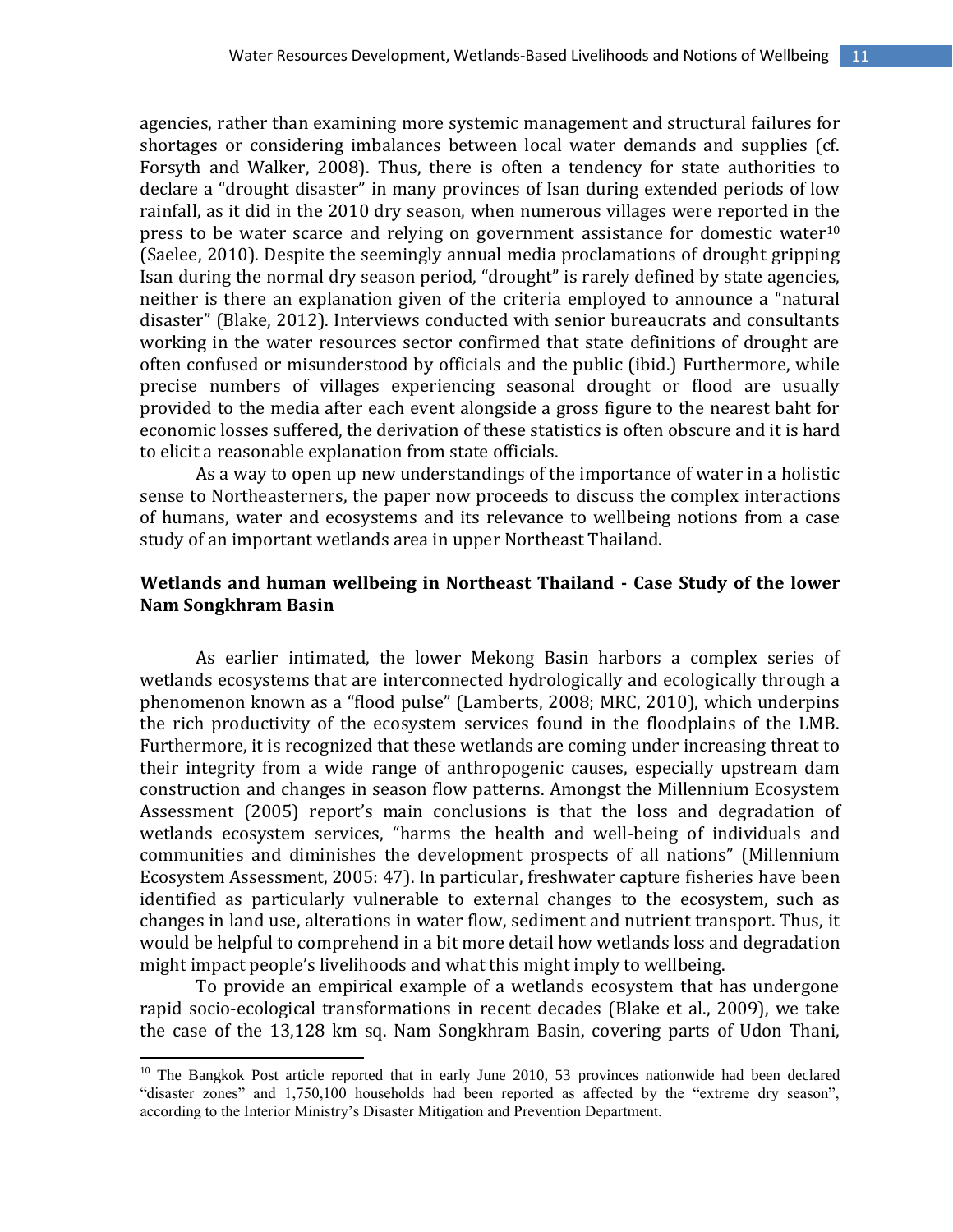Sakhon Nakhon, Nong Khai and Nakon Phanom provinces. The Lower Nam Songkhram Basin (LNSB) forms a large floodplain wetland mosaic containing a diverse range of habitat types and possessing an eco-hydrology intimately linked to the mainstream Mekong (Blake and Pitakthepsombut, 2006a). Each year during the rainy season, on average 960 km sq. of land were inundated by flooding, partly caused by a blocking effect to within basin drainage and occasional backflows by the Mekong River. The LNSB covers an area in excess of 4,000 km sq., which includes a mosaic of paddy land, grasslands, field crops, degraded forest and a mix of temporary and permanent wetlands with poorly defined boundaries. The latter category includes numerous artificial reservoirs, as well as areas of river, backwater, marsh and swamp. Using GIS techniques, Hortle and Suntornratana (2008) have estimated that 88.7% of the LNSB can be classified as "wetlands". It has been recognized as a wetlands of international conservation significance (Office of Environmental Policy and Planning, 1999) due to its rich biodiversity and ecosystem services that supports a productive seasonal capture fishery (see Hortle and Suntornratana, 2007) utilized by local residents, who harvest an impressive range of wild wetlands products that have long underpinned local livelihoods<sup>11</sup> (Blake and Pitakthepsombut, 2006a; 2006b; Blake et al., 2009). A socioeconomic survey of 404 households in the LNSB in 2007 found that the direct-use value of wetlands products collected was on average 26,521 Baht per household, equivalent to US \$806/HH,<sup>12</sup> of which 71.8% of the total value was derived from fish and other aquatic animals (Office of Natural Resources and Environment Policy and Planning, 2007).

However, with multiple development pressures dating back to the 1960s, including gradual conversion of natural forest to agricultural and industrial forestry uses, extensive simplification and alteration of natural watercourses by state infrastructure projects (e.g., dredging, weirs, dams and irrigation schemes), industrialization (e.g., salt mining and sugar refining) and significant in-migration of people from other parts of Isan, the LNSB wetlands (especially the undervalued seasonally flooded forests), have been in a state of ecological degradation and sociopolitical conflict over many years (Blake and Pitakthepsombut, 2006a; Blake et al., 2009). Between 2005-2010, the last remnant stands of natural floodplain vegetation were cleared for agricultural intensification (principally dry season rice cultivation) and eucalyptus plantation expansion, leaving an ecologically simplified and degraded landscape with fewer natural resource-based livelihood opportunities open to local residents (Suwanwerakamtorn et al., 2007; Blake et al., 2009; Blake, 2012). A similar process of wetlands ecosystem services decline and functional loss occurred along the Mun and Chi river floodplains a decade or two prior to it happening in the LNSB, with similar socio-ecological transformations and societal conflicts precipitated as natural resources became scarcer (Khamkongsak and Law, 2001; Chusakul, 2001, no date; Sneddon, 2002).

<sup>&</sup>lt;sup>11</sup> The LNSB wetlands have been classified as a "Wetlands of International Significance" by the Thai government (Office of Environmental Policy and Planning, 1999). Despite this status, only a tiny fraction of the overall area is protected by state conservation areas or local *de facto* management practices.

 $12$  This figure assumes a prevailing exchange rate in June 2007 of 32.9 THB / US\$.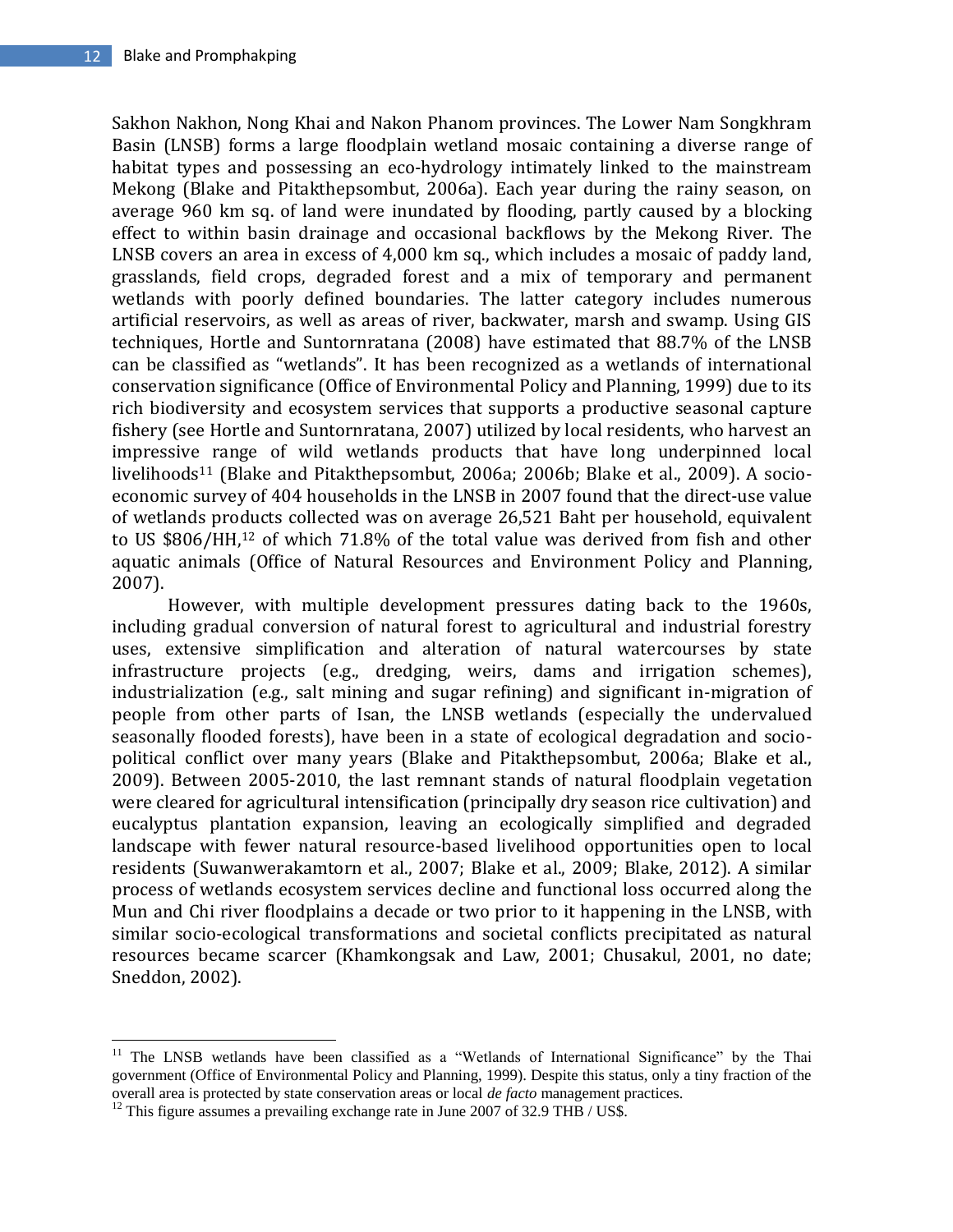Processes of water-landscape transformation, wetlands ecosystem degradation and biodiversity decline have been causally linked to diminished perceptions of wellbeing through livelihood loss by local wetlands users (Breukers, 1998), although such reports tend to be largely anecdotal and qualitative in scope. A more thorough and systematic approach to collection of local ecological knowledge and wetlands cultural and economic value was applied with the support of the MWBP Thailand "Demonstration Site"<sup>13</sup> in the LNSB, known as "Tai Baan Research" (conducted between 2004-2007), that involved the participation of several hundred households in eight villages (Blake and Pitakthepsombut, 2006b). Following a distinct methodological approach trialed at sites elsewhere in Northeast Thailand (Scurrah, 2013), this research allowed villagers themselves to decide on the issues they wanted to research, according to what they perceived as valuable to their culture, knowledge and livelihoods<sup>14</sup>. In practice, the Tai Baan Researchers conducted detailed field study in small groups into the following areas: fish species and fish ecology; fishing gear; flooded forest vegetation; floodplain agricultural systems; large livestock raising; and local wetlands habitats. The results of their research were published in two Thai language books (Tai Baan Research Network of Lower Nam Songkhram Basin, 2005a; 2005b), amongst various means of public dissemination (Blake and Pitakthepsombut, 2006b).

It emerged from these findings that the key wetland habitat that linked together provision of ecosystem services with local natural resources-based livelihoods and had most significance to household and community wellbeing in the perceptions of researchers was the seasonally-flooded forest, known locally as *paa boong paa thaam* . And ironically this was also the most threatened wetland habitat due to wholesale clearance and over-exploitation (Blake and Pitakthepsombut, 2006a), so in some respects, Tai Baan Research was recording a nostalgic yearning by some villagers for a rapidly degrading environment and disappearing source of livelihood benefits. Further research under MWBP found that both external factors, including government development policies, strategies and projects, alongside more local factors such as increased competition for scarce wetlands resources (including land and water) were leading to ecosystem degradation and loss (Blake, 2008). This was precipitating increased conflicts over resources and different development visions that were observed both amongst and between sectoral water users (i.e., agriculture, industry, domestic and cultural/spiritual) at different geographical scales (i.e., individual, household, community, sub-district, district, province, regional, national) and locations (see Sneddon, 2002; and Lebel et al., 2005 for further discussion about the importance of scale in Mekong Basin natural resources conflicts).

The clearest line of tension and conflict locally was related to state agency plans to regulate the Nam Songkhram river, both with a large dam planned near its confluence with the Mekong for a dual-purpose flood control and irrigation scheme, and also a series of smaller hydraulic engineering structures at different locations within the LNSB. These were part of a long-running regional paradigm of water resources

<sup>&</sup>lt;sup>13</sup> The "Demonstration Site" office was located in Sri Songkhram District, Nakhon Phanom and the project mostly worked in villages within five nearby districts.

<sup>&</sup>lt;sup>14</sup> A summary of the methodological steps in the Tai Baan Research process can be found in Blake and Pitakthepsombut (2006b).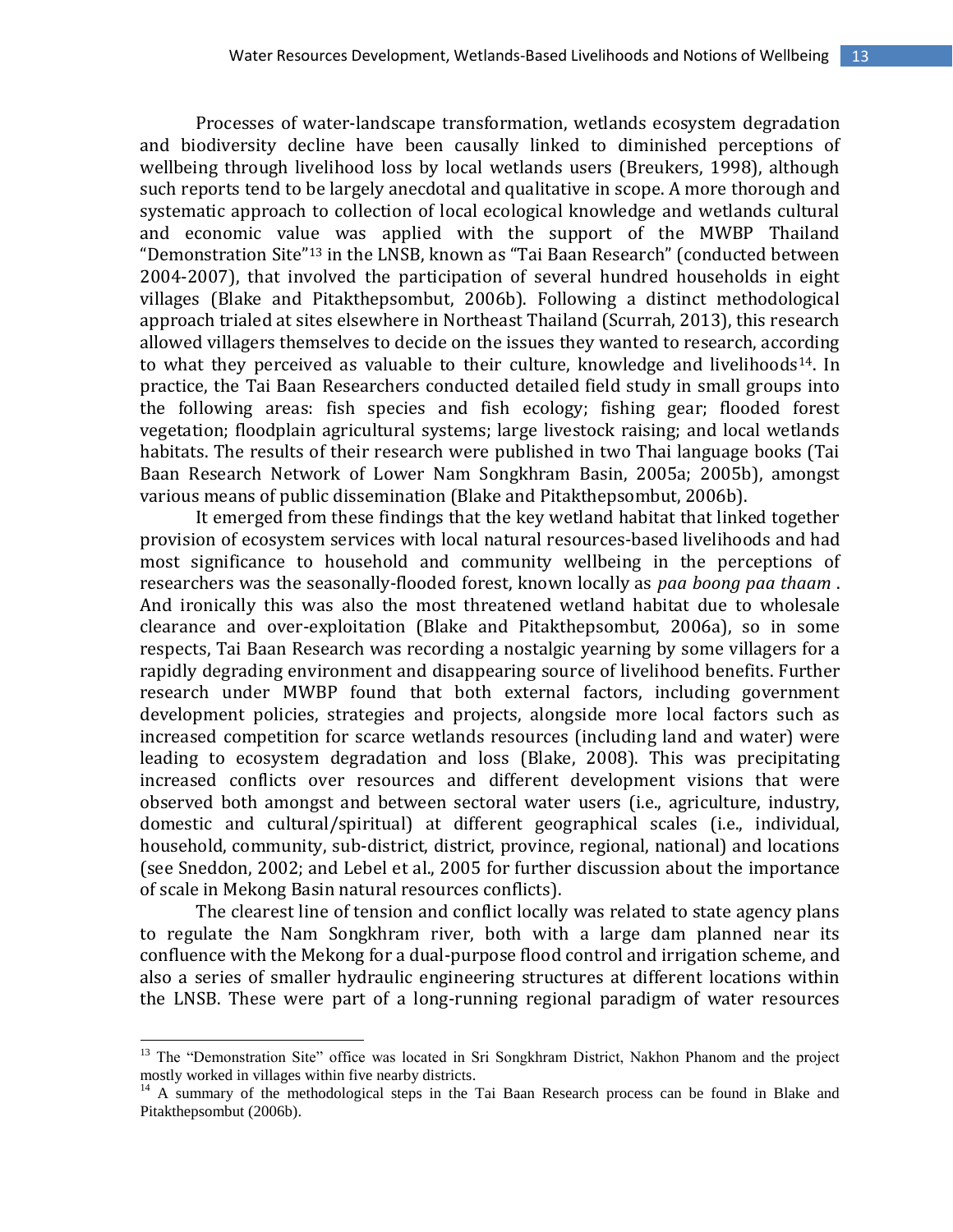development policies and plans that have socially constructed the Northeast as a water scarce region that conversely also has occasional problems with flooding, both of which are treated as "natural disasters" that need solving by external expertise and institutions (Molle et al., 2009). In the LNSB the top-down infrastructural "solutions" applied are particularly inappropriately sited and poorly designed for the prevailing hydrological and ecological conditions (Breukers, 1998; Blake and Pitakthepsombut, 2006a). This mismatch leads to significant environmental and social externalities that contributes to local (and regional) conflicts over development visions and values alluded to above, which tend to pit traditional capture fishing and wetlands product harvesting derived livelihoods (loosely represented by the Tai Baan Research narrative) against a more functional, modernist, statist vision of hydrological control, land-waterscape transformation and agricultural intensification, based on irrigation technology. It would appear that the latter vision has prevailed over the former, judging by socio-ecological outcomes observed in the LSNB (Blake et al., 2009; Blake, 2012), although the implications to perceptions and experiences of social wellbeing can only be a matter of speculation without dedicated research. Within the present research, we have attempted to measure individual perceptions regarding local and regional development problems and proposed solutions, providing an interesting perspective on the predominance of one contrasting development vision against another.

## **Regional perceptions of Isan and the "Isan problematic"**

As has previously been touched upon, the Northeast region has been closely associated in development narratives with notions of interlinked drought, natural resource scarcity and poverty. Such narratives are pervasive and ubiquitous in the dominant development discourse of the modern Thai nation-state (Molle et al., 2009). Poverty has frequently been causally linked with water scarcity and it is often implied that the region's relative poverty status to the rest of Thailand is a result of particular bio-geographical factors, suggesting environmental determinism (e.g., NESDB and the World Bank, 2005). This is by no means a modern phenomenon, with precedents stretching back for at least a century to interactions between the court of King Rama V and Western advisors contracted to document the hinterlands and report back to Bangkok on suitable means to develop it (see Brummelhuis, 2007; Blake, 2012). The region was most frequently described in terms of the people as impoverished, backward, unhealthy and uneducated, living in a hot, arid, resource-poor and unforgiving environment. Interestingly, the same popular image of a drought stricken region beleaguered by poverty and lack of development persists today expressed through a wide cross-section of societal actors and mainstream media (Blake, 2010), despite significant socio-economic improvements, livelihood diversification beyond subsistence agriculture and overall major strides in poverty reduction occurring (Rigg, 2005; NESDB and the World Bank, 2005).

To illustrate how modern regional narrative accounts invariably incorporate climatic factors and environmental degradation as causal mechanisms for poverty, often encapsulated in an opening problem framing statement, we provide a few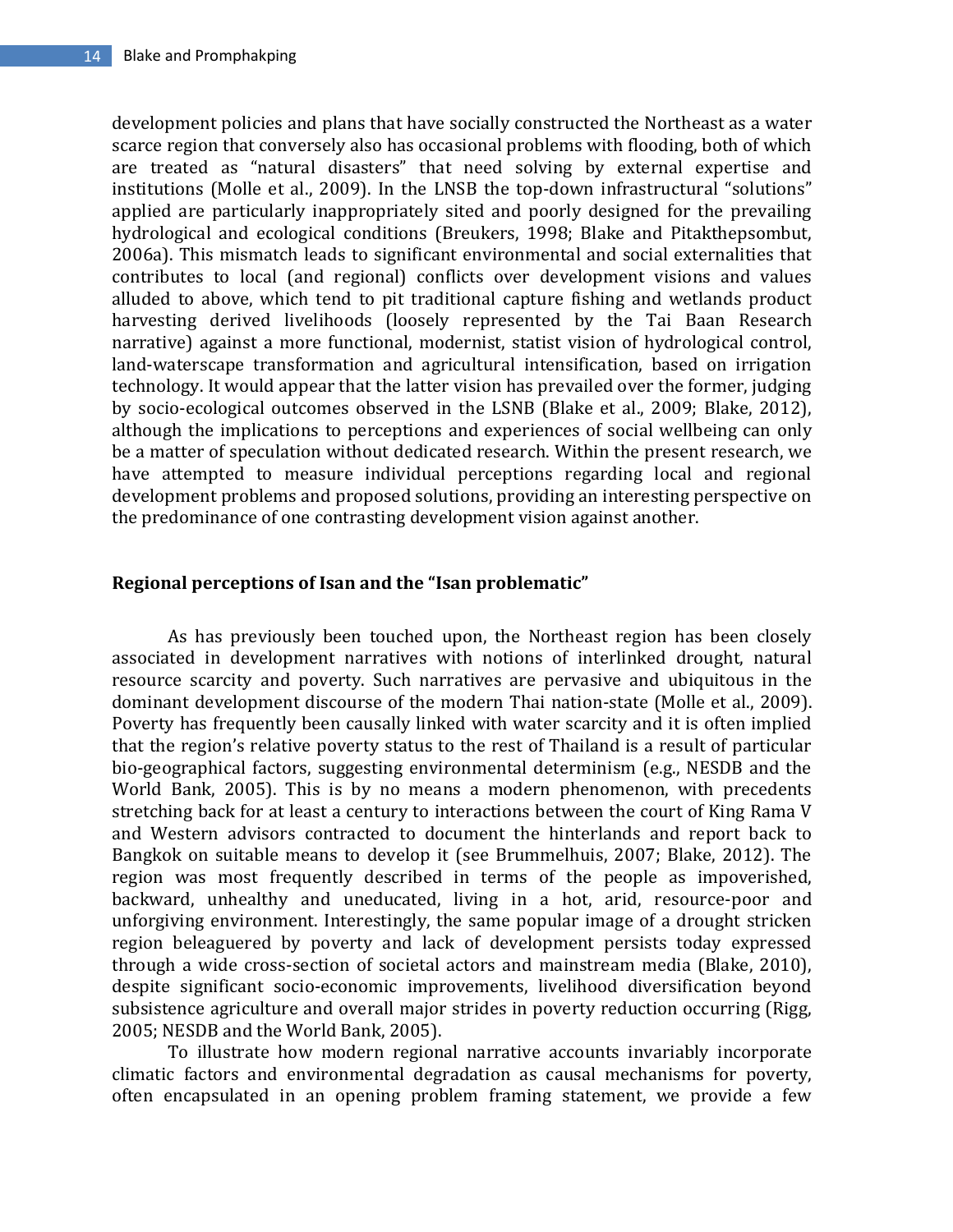examples. The following quote from a Thammasat University economist is emblematic: "[B]ecause of its unfavourable climate conditions and depleted environmental conditions, the Northeast has become the poorest and most backward region of Thailand over time" (Hirunruk 1999: 249). Others have invoked nationalistic economic and food security concerns related to conditions of the Northeast's assumed chronic water scarcity, rarely justifying such crisis narratives with empirical evidence. For example, a group of Khon Kaen University academics, maintained: "[I]n Northeast Thailand, drought has the most profound effect on the way of living and regional economy. It is also a major menace to regional food supplies. By its severity and duration these events can be disastrous not only locally, but for the whole economic structure" (Mongkolsawat et al., 2001: 33). Another rather typical news media account invokes simultaneous visions of endemic poverty and environmental crisis, whilst marveling that any life can survive in such an inhospitable environment at all: "The first thing that strikes visitors to Thailand's far Northeast -- a vast plain of stunted trees, spindly tussocks and grazing water buffalo -- is its dryness. It seems impossible that a landscape whose main features are salt pans, brackish ponds and devastated forests could support any form of animal or vegetable life, let alone human communities" (Mansfield, 2000).

These dominant development and environmental crisis narratives (see Leach and Mearns, 1996; Forsyth, 2003), it is argued, have been produced and reproduced by state elites for many decades, perhaps even strengthening in recent years as mass media and state-centric development propaganda have proliferated and colonized public perceptions of a distinctive "Isan problematic" to take on a commonsense-like veracity. While Isan has been routinely stereotyped as "*yak jon lae haeng laeng*" (i.e., "poor and dry") by government officials, the popular media and mainstream development institutions, there seem to be few published studies of how the general Thai public perceive the region in terms of development challenges and their visions, particularly in terms of water resources development. Thus, interested to see how perceptions held by various groups of people within Thai society differ from the dominant narratives, a survey was conducted to partially address this research lacuna.<sup>15</sup> Randomly selected members of the public were interviewed using a questionnaire survey at three locations (urban Khon Kaen  $(n = 121)$ , a park in central Bangkok ( $n = 107$ ), and a LNSB village ( $n = 109$ )) and asked a number of questions pertaining to their general perceptions of the region and more specific water resources development related issues. The results revealed both similarities and differences in perception between people at each location and a number of interesting observations (refer to **tables 1 and 2** in the **appendix**).

There is not the space here to discuss all the findings revealed by the tables, so we shall limit ourselves to highlighting just a few key points regarding each table of relevance to the overall argument. The first point to mention is that when respondents were asked what they thought the primary development problems of the region were (**table 1**) there was relatively close agreement by location, with people in Bangkok

<sup>&</sup>lt;sup>15</sup> This survey was one sub-component of the fieldwork for Blake's (2012) PhD thesis, the full findings of which can be accessed by request from the first author. There were twelve questions in total put to respondents and only the results from the first two are shown here.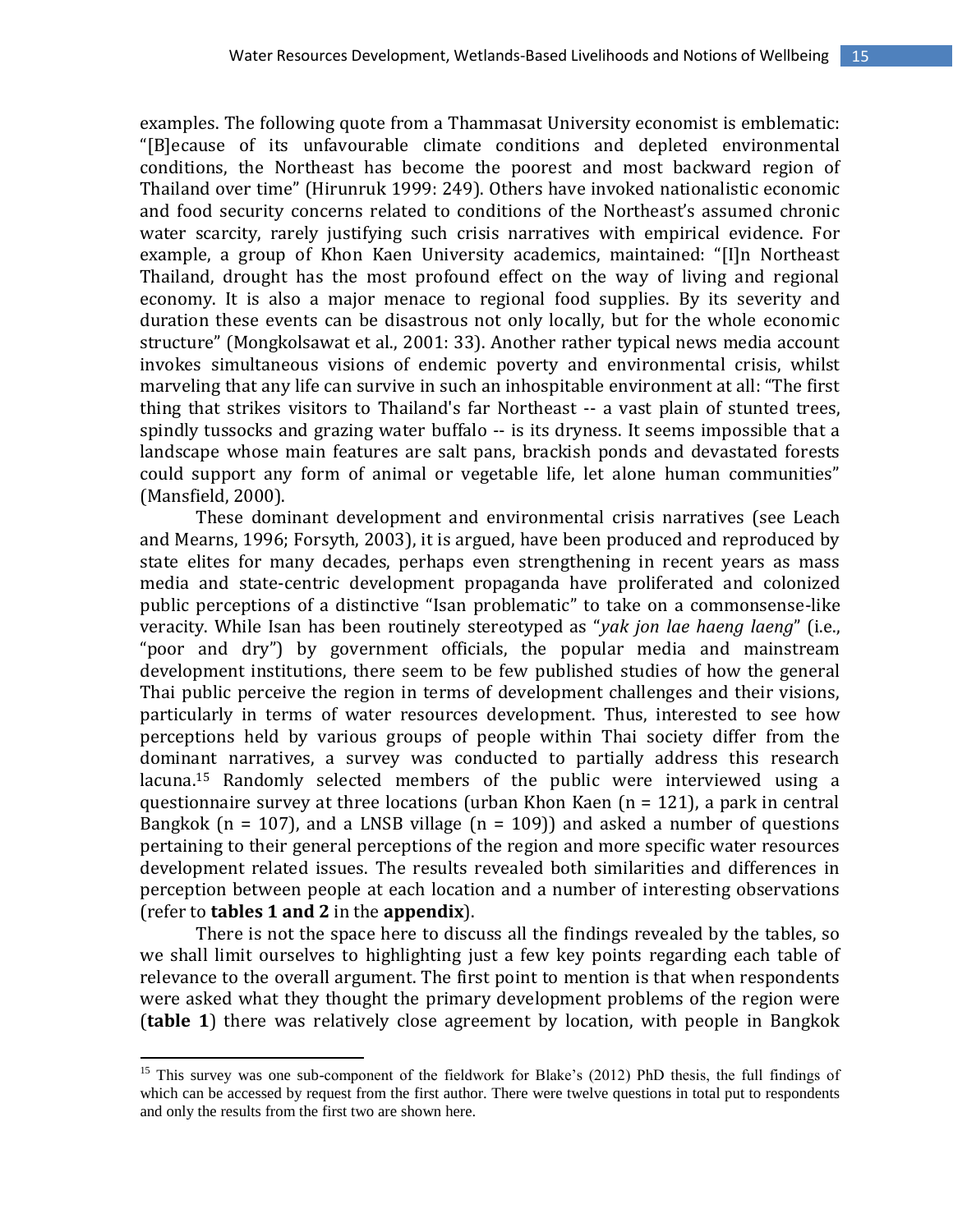(46%) and the LNSB village (54%) ranking "water scarcity and drought" issues as the top problem, while in Khon Kaen (31%) it was ranked second from top. Overall across the samples, however, drought and water scarcity were perceived to be the top ranked problem, with 43% of respondents listing it. This result could be interpreted in a realist sense that this is actually the main problem that people experience, or that their perceptions are guided by the dominant development narrative, which fits in with the dominant state developmental ideology (Blake, 2012). This interpretation is supported by the finding that a higher percentage of respondents in the LNSB village identified "drought and water scarcity" as the prime development problem than the other two samples, despite the observation that this village is located in one of the wettest parts of the region both in terms of precipitation and the surrounding wetlands landscape, and most of the answers they provided tended to correlate with a rather parochial view of problems, rather than a wider regional view as tended to be the case in the other two locations. In Khon Kaen, the most frequently cited development problem affecting the region, raised by 53% of respondents, compared to only 13% of respondents in the Nam Songkhram village and 37% in Bangkok, were "education" issues, which may partially be explained by the presence in Khon Kaen of many tertiary education institutes and a high value put on education by residents and visitors to the city for study purposes. Apart from "education", other high-ranking problem categories cited often across all three locations were "poverty and low income" (34.2%) and "livelihoods and employment" (33.9%) issues. Significantly, perhaps, people did not generally perceive the category "water resources management" to be a major regional problem, with it being raised by just 2.7% of the overall sample, putting it in eleventh place in terms of importance. While these results tell us little about people's subjective or material wellbeing, they do hint at a generally close correlation between official narratives of the Isan development problematic and the perceptions of ordinary people, whether inhabitants or external citizens looking from the outside in. We hypothesize that these development narratives reinforced over decades in the media, in official speeches, documents, popular culture, music, literature and every day encounters with state (including village heads) or business actors would tend to make it easier for powerful groups to prescribe development solutions and strategies that primarily serve their own interests, while ignoring more fundamental questions such as resource access, sustainability and equity.

When respondents were asked what they thought the most important development problems specifically related to water resources management in the Northeast (**table 2**), the most frequently cited response repeated the result in Question 2, namely that "water scarcity" was the main perceived problem at all three locations, which was found on further probing to include both agricultural and domestic supply issues. In the LNSB village (61%), it surpassed other response categories by a large margin, with "poor irrigation and water distribution systems" (42%) coming second. The third ranked response for Khon Kaen (22%) and the LNSB village (24%) was "insufficient or poor water storage sources (e.g., dams, weirs, etc.)" which mostly related to agricultural water supply problems. This was a clear example of respondents in the LNSB village citing parochial problems, as the survey coincided with a pump breakdown with their own irrigation system and declining water levels for dry season rice cultivation, rather than addressing a wider regional perspective in their answers.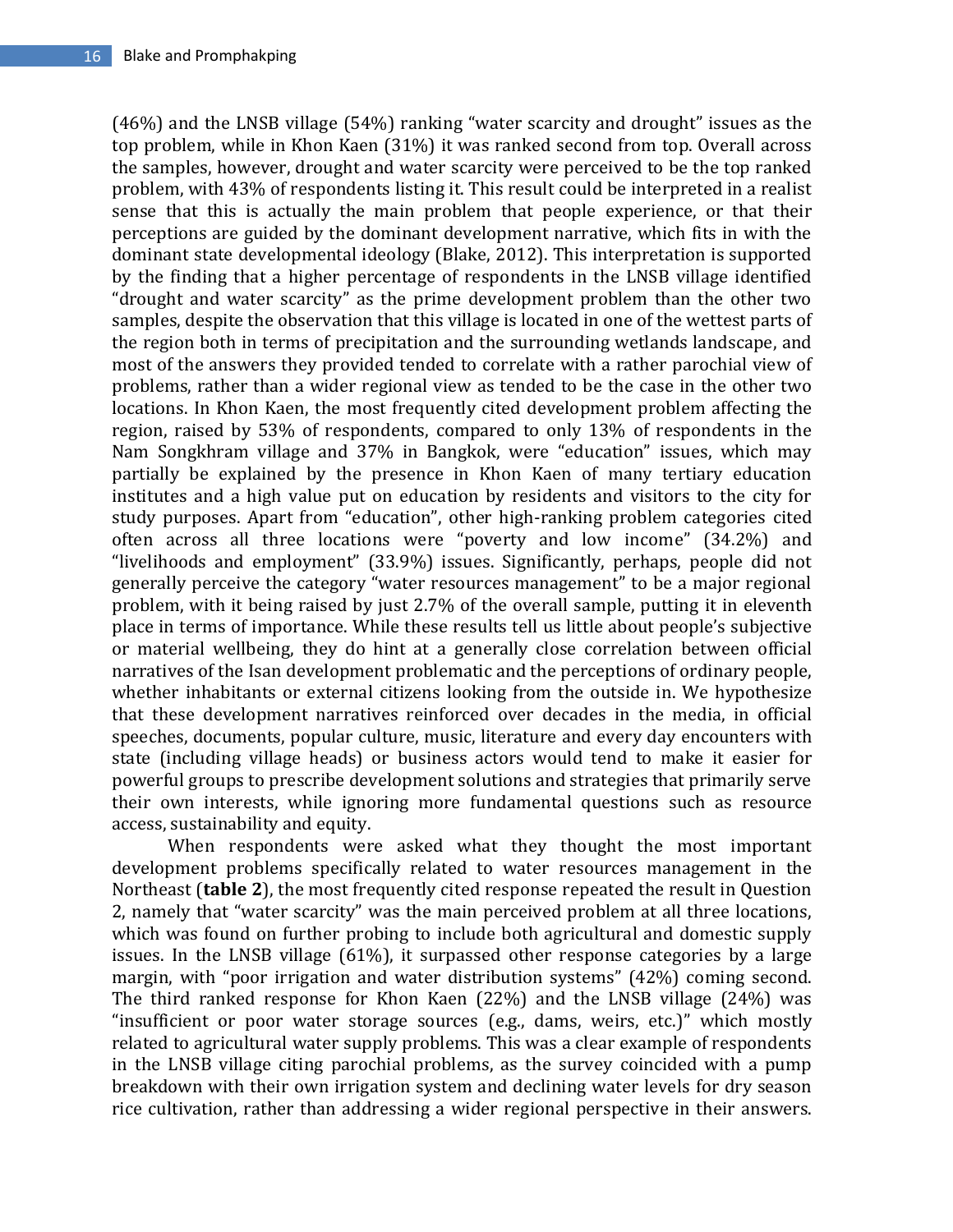The second most cited category across the locations was "poor water management practice/knowledge at the local level" (27%), although this was perceived as being more important in Khon Kaen (ranked  $2^{nd}$ ) and Bangkok (ranked  $3^{rd}$ ), compared to the LNSB village (ranked  $4<sup>th</sup>$ ). It is suggested that this category, too, is consistent with the dominant narrative, which has consistently tended to blame the end user for management problems (e.g., ignorant or uneducated farmers lack knowledge), rather than consider more structural problems, such as policy failure, lack of water rights or unequal power relations. In addressing Question 3, there was less agreement between locations than with Question 2, with the exception of the top ranked response of "water scarcity". Significantly, relatively few people perceived problems related to "environmental decline and degradation" or "demand-side issues and conflicts" as being problematic issues for water resources management, as these two categories were ranked 11th and 12th, respectively, suggesting such proximate causes of water resources management conflicts are poorly recognized (cf. Forsyth and Walker, 2008).

This paper argues that contrary to the Northeast's dominant and popular image as constituting a "dryland" region with a water crisis, as might be suggested by the responses to the survey above which closely mirror the developmental orthodoxy of water scarcity and drought-related narratives constituting the "Isan problematic", in reality, large parts of the Northeast's land surface can actually be classified as a "wetland", most especially in the lowland areas along river floodplains and terraces. More accurately, it would be preferable to conceive of the Northeast being comprised of a complex, seasonal "wetland-dryland" landscape mosaic. The Ramsar Convention on Wetlands definition of wetlands<sup>16</sup> indicates that wet rice paddies should be considered seasonal wetlands (REF), thus supporting the assertion that much of Isan qualifies as a wetland environment. Floch et al (2007) report that 44% of the region's land area is devoted to paddy fields, with grasslands, floodplains and rivers and reservoirs combined making up a further 3.8% of the total. In certain river basins of Northeast Thailand, including the Nam Songkhram Basin, the proportion of land classified as wetlands is well over half the total land area. Surprisingly perhaps, the Northeast is recognized by the Office of Environmental Policy and Planning (1999) to contain 14,750 individual wetland sites,<sup>17</sup> greater than any other region in Thailand.

Taking into account the dominant development narratives identified and given the assumed importance of Northeast Thailand's wetlands ecosystems to the social, cultural, historical and ecological land-waterscape (see Blake and Pitakthepsombut, 2006b; Blake et al., 2009), set within the context of the wider LMB development paradigm (Constanza et al., 2010; MRC, 2010), what does this imply for understanding actual water resources development outcomes and practices? Taking the case of the LNSB once more, it is observed that the development solutions proposed and materialized, are primarily hardware and infrastructural-based, not that different from the *kan phattana* solutions proposed by Sarit Thanarat back in the early 1960s (i.e., roads, dams, irrigation systems, etc). In the case of water resources development, such

 $\overline{a}$ 

<sup>&</sup>lt;sup>16</sup> Wetlands are defined as, "areas of marsh, fen, peatland or water, whether natural or artificial, permanent or temporary, with water that is static or flowing, fresh, brackish or salt, including areas of marine water the depth of which at low tide does not exceed 6 metres" (Millennium Ecosystem Assessment, 2005).

<sup>&</sup>lt;sup>17</sup> This figure excludes paddies (i.e., wet rice fields) that spatially constitute the largest agricultural landuse category in the Northeast (Floch and Molle, 2009).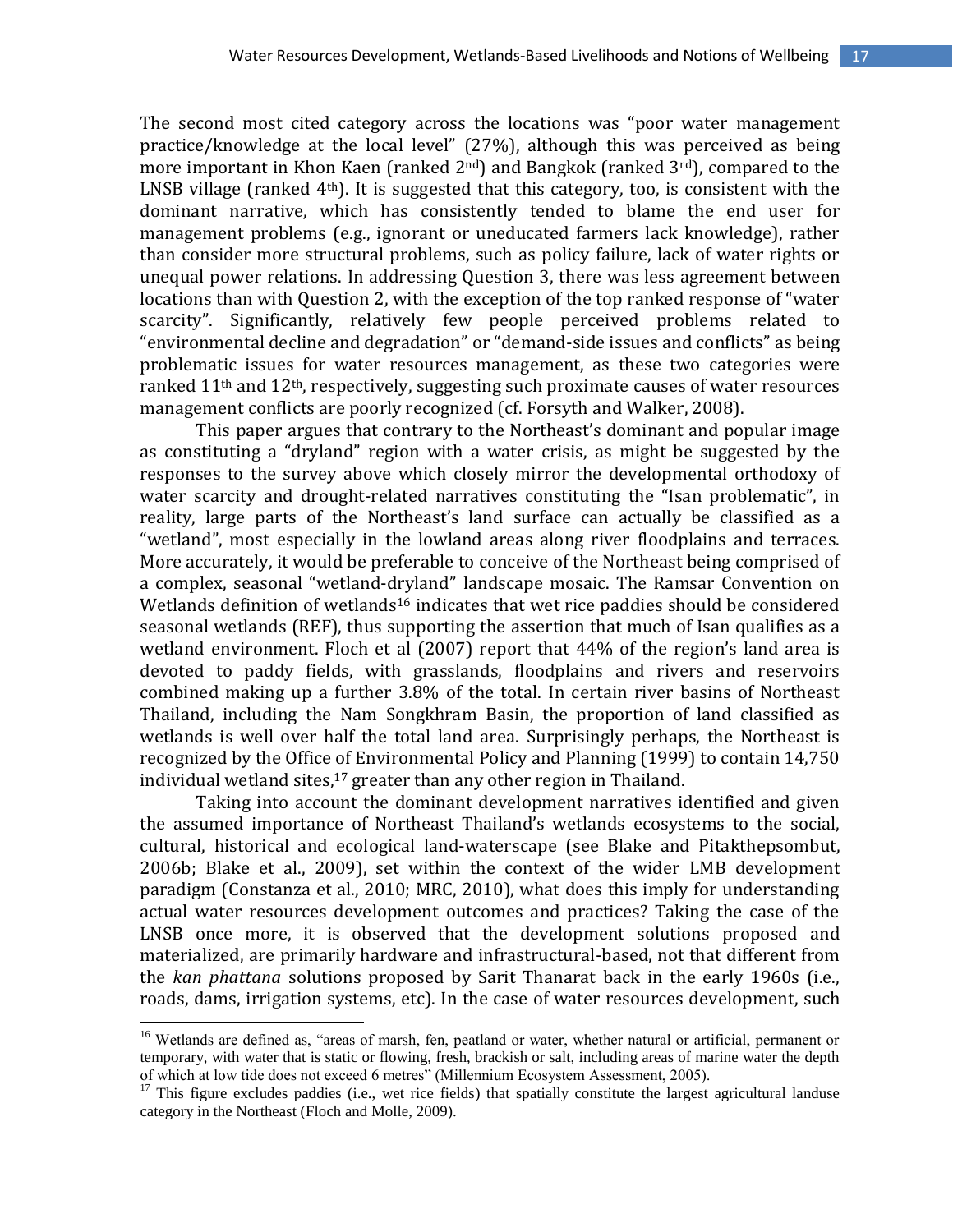hydraulic engineering-based solutions were being applied by state agencies at each level of the bureaucratic hierarchy, irrespective of scale, from sub-districts up to the largest national hydraulic bureaucracies, such as the Royal Irrigation Department (RID) and the Department of Water Resources (DWR) (Blake, 2012). Indeed, these two agencies were seen to compete for national budget funding to build many medium and large-scale irrigation and flood control projects within the Nam Songkhram Basin, which in practice paid mere lip service to participation principles (see Floch and Blake, 2011) and proved textbook cases in poor planning and execution, and tended to increase the incidents of environmental conflict locally (Blake, 2012). Superficially, however, it appeared that agricultural output was increasing due to a boom in cultivation of dry season rice (*naa prang*),*<sup>18</sup>* facilitated by central policies (e.g., rice mortgage scheme and loans offered from Bank for Agriculture and Cooperatives) and local practices of wetlands conversion to rice fields and small irrigation pump projects. In Sri Songkhram District alone, the planted dry season rice area increased from 15,902 *rai* in 2008/09 to 44,510 *rai* in the 2009/10 season, a 180% rise, coupled with a 123% rise in the number of households involved, reported Blake (2012).

Encouraged by guaranteed rice prices above market prices, villagers throughout the LNSB wetlands rapidly cleared remaining stands of seasonally flooded forest to expand their agricultural land holding for *naa prang*. Despite the government subsidy, however, many farmers interviewed made economic losses on the rice crop due to a range of factors leading to low yields (e.g., disease and pest problems, unsuitable soil, on-farm water management problems), raising questions about economic and ecological sustainability. Many farmers interviewed expected state authorities to provide them with subsidised or free irrigation water both as a corollary of the switch to dry season rice cultivation and precedents set elsewhere by the RID and other agencies, with numerous projects being planned to satisfy the demand. Hence, a policyinduced element from locally increased demand for irrigation infrastructure resulting in water scarcity was evident, which was perhaps of greater relevance to experiences of drought and water scarcity seen in the LNSB villages than any natural meteorological or hydrological drought explanation, that is most frequently cited as the cause of scarcity in the dominant and popular narrative.

## **CONCLUSION**

At the global level, the Millennium Ecosystem Assessment (2005) has projected that, "the continued loss and degradation of wetlands will reduce the capacity of wetlands to mitigate impacts and result in further reduction in human well-being" on top of impacts related to diminishment of direct ecosystem services provided by wetlands, especially where rivers, lakes and marshes are appropriated for irrigated agriculture. It is predicted that the resulting impacts of wetlands degradation disproportionately hurt the poor in developing countries, as they tend to be the people most reliant on the ecosystem services provided by wetlands and are least resilient to

 $\overline{\phantom{a}}$ <sup>18</sup> "*Naa prang*" was the favored name locally for contemporary dry season rice cultivation. It is to be distinguished from a less intensive and more traditional form of dry season rice grown in the LNSB wetlands, referred to by the Lao term as "*naa saeng*".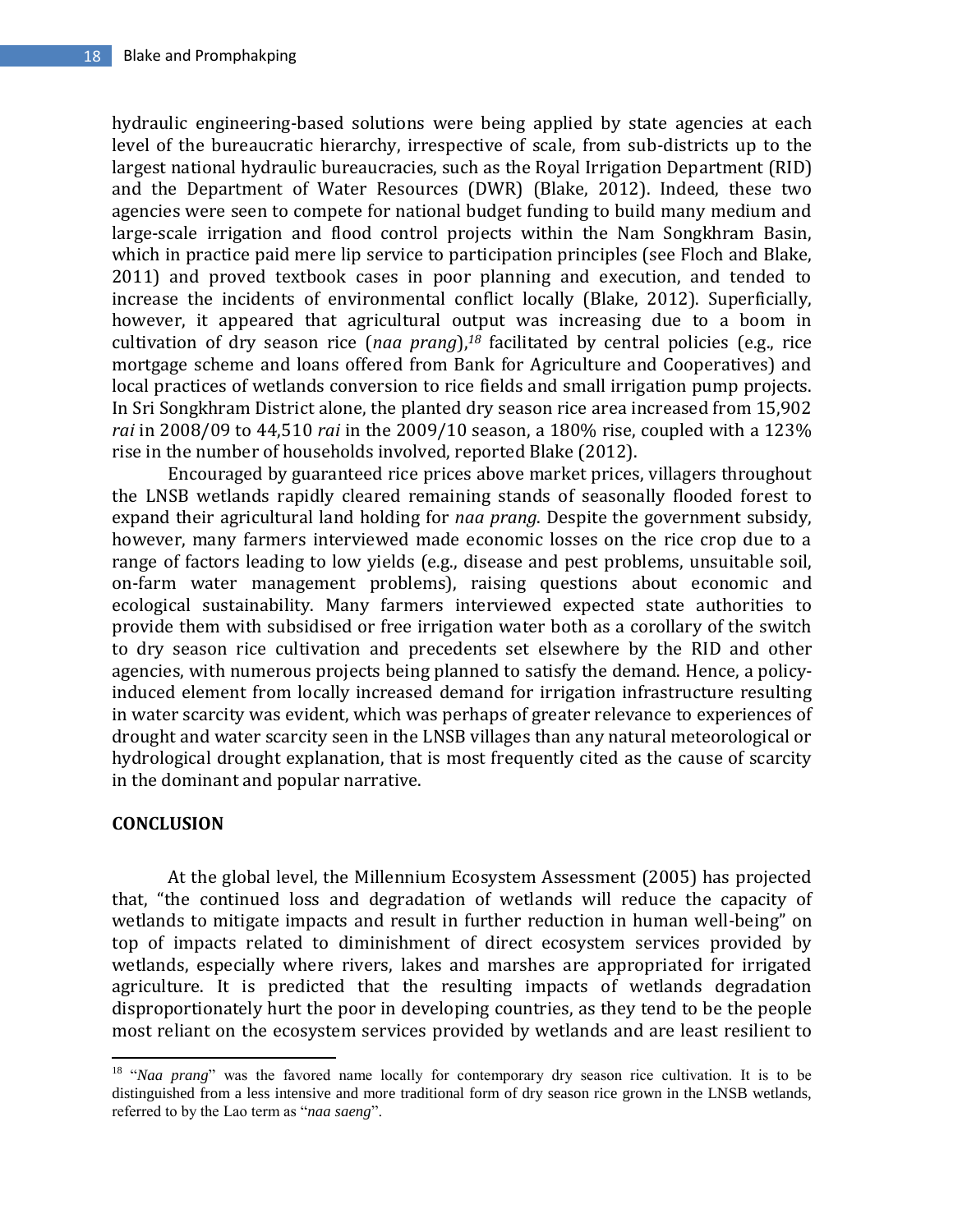changes and shocks to the system. At the Mekong Basin level also, increasing numbers of reports have expressed concerns about present development policies, especially around water resources development that promote increasing hydropower, irrigation expansion and flood control schemes, leading to loss and degradation of wetlands ecosystem services, compromising the interests of the poorest segments of society in the process (e.g., MRC, 2010; Constanza et al., 2011). Indeed, it was noted in the LNSB, that poorer households were those least able to take advantage of opportunities arising from conversion of (semi-) natural wetlands to irrigated agriculture, as they had least natural and social capital to draw upon and were often the ones most likely to accrue debt from dry season rice cultivation attempts.

The prevalence of a development narrative depicting Northeast Thailand as a poverty-stricken, water resource-scarce "dryland", suggests that the region has consistently been misrepresented through over-simplification of a complex and diverse socio-ecologically reality. An alternative, locally situated and culturally contextualized set of narratives has been provided by civil society and grassroots village groups attempts to document local knowledge and management of wetlands habitats, such as the Tai Baan Research initiative conducted in the LNSB (see Blake and Pitakthepsombut, 2006b) and similar approaches at other locations (Chusakul, no date; Scurrah, 2013). Such initiatives, also replete with their own narrative simplifications and essentializations, can be conceived as a counter-hegemonic strategy employed to resist state-led, top-down natural resources management and development policies and schemes (Scurrah, 2013). From a critical realist perspective, the present research would tend to support the arguments of Mehta (2001; 2005) that there would appear to be identifiable "real" and "manufactured" aspects to the water scarcity discourse, where narratives of drought have been socially constructed to serve the interests of certain powerful groups in society (although space has not permitted a full characterization of these groups or the narrative distinctions in this paper). However, observations in the LNSB and elsewhere in the Northeast, tend to suggest that the alternative narratives have only had limited agency in altering outcomes on the ground (as opposed to direct protest actions used elsewhere, for instance), precisely because the dominant development narratives are so powerful. This conclusion was supported by the findings of the questionnaire survey which showed the public perceptions matched closely those of the dominant narrative (**tables 1 and 2** in the **appendix**). In practice, narratives of water resources crisis, perennial scarcity and concomitant demands for further (and larger scale) hydraulic infrastructure appear to be undiminished over time, often rising notably prior to general elections, suggesting a pork-barreling aspect to the development paradigm (Molle et al., 2009; Blake, 2012).

Wellbeing concepts, while mainstreamed into the Thai national development plans through an ostensibly top-down approach that has prioritized the king's "sufficiency economy" philosophy (which interestingly has enjoyed robust support from a mix of civil society groups and grassroots level organizations), have thus far apparently failed to successfully integrate the complex logics of water resources management within an overall "wellbeing" rubric. This may partly be attributable to an ideological attachment to the notion of "Thai-ness" being commensurate with rice farming and irrigated agriculture based livelihoods as a core component of a national identity, thus allowing state-led irrigation development projects to proceed relatively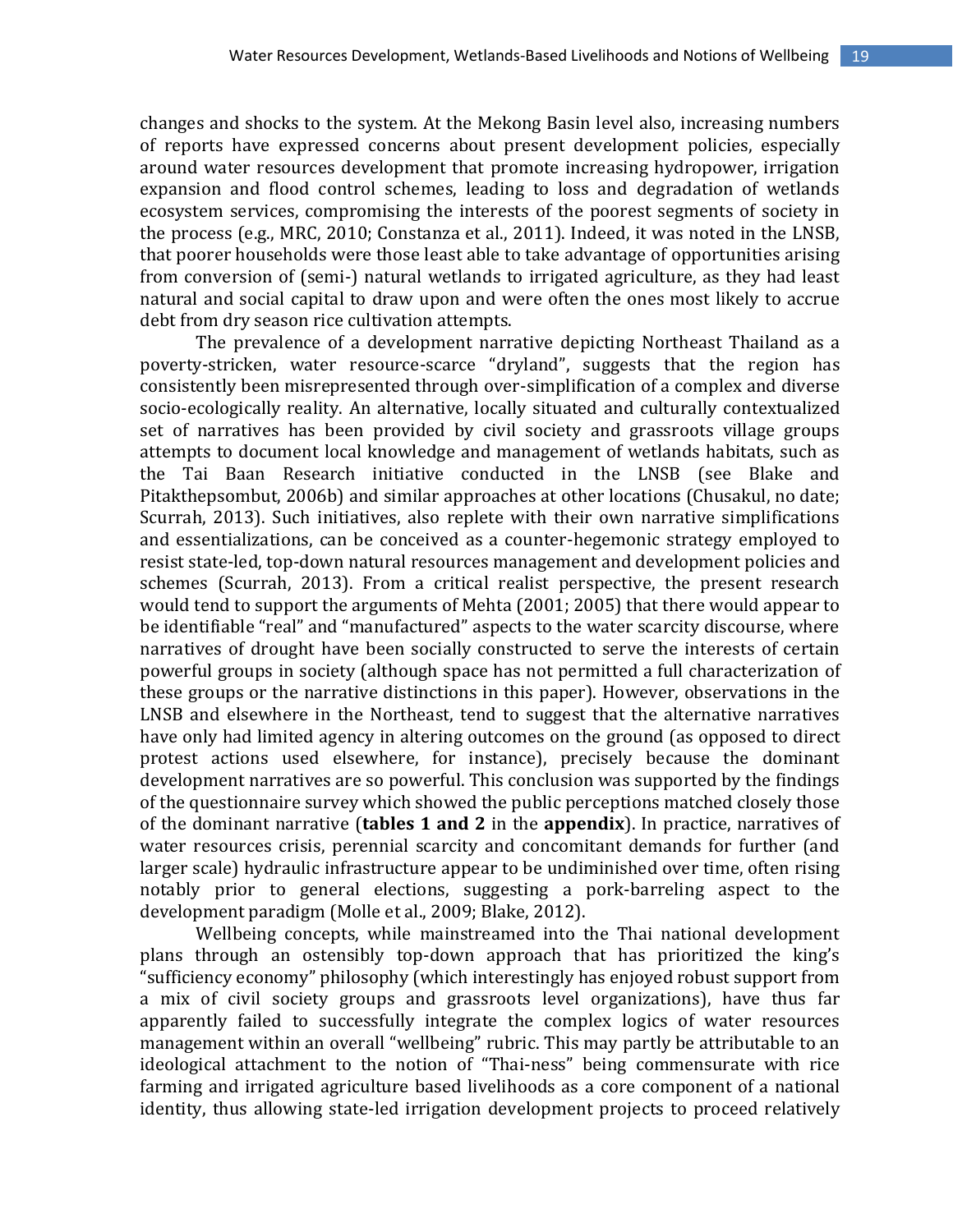unopposed (see Blake, 2012). As Winichakul (1995) has maintained, Bangkok elite conceptions of Thainess have long trumped local identities in the state's peripheries, including Lao and other ethnicities found in Isan. Thus, most debates in Thai society over water resources management pathways are mostly waged over dichotomous questions of scale and irrigation technology best suited to the needs of farmers (with both sides idealizing rice cultivators as the "backbone" of the nation) – i.e., small, low cost, participatory and decentralized (primarily civil society narratives) or large-scale, large-budget, centrally planned schemes that entail utopian promises to voters/users (primarily elite group narratives).<sup>19</sup> However, this polarized debate excludes other more fundamental questions such as the relationship between water supply and demand, the changing needs of farmers in the agrarian shift *vis à vis* other wetlandsbased livelihood occupations, to be disregarded by development planners. At the same time, the past generic approach to "water" and a failure within the wellbeing research community to conceptualize water resources more subtly as a series of inter-linked sub-sectors that each require attention, is another area that requires closer critical scrutiny in future.

As a potential next step in challenging the dominant narratives or development myths outlined, critical researchers might consider questioning some of the deeply-held assumptions surrounding water resources management, irrigation and rice cultivation in the Northeast, conducted within the context of the historical hydraulic development paradigm. Such research could also critically examine the underlying logics of Sufficiency Economy and wellbeing notions, juxtaposed against present water resources development policies, plans and practices, in particular the periodically revived plans of state elites to transform Isan by "greening" it via Edenic "mega-project" irrigation expansion plans reliant on exploiting trans-boundary water sources (Molle et al., 2009; Floch and Blake, 2011). Without such critical research and given the importance of wetlands ecosystems to the region, a case could be made that Thailand's development paradigm supports the arguments of Scott (1998: 7), "that certain kinds of states, driven by utopian plans and an authoritarian disregard for the values, desires, and objections of their subjects, are indeed a mortal threat to human well-being."

## **Acknowledgements**

 $\overline{\phantom{a}}$ 

The authors would like to gratefully acknowledge several parties who have contributed to the research behind this paper in one form or another. Firstly, the assistance provided by the Research Group in Wellbeing and Sustainable Development (WeSD), Faculty of Humanities and Social Science, Khon Kaen University for financially and logistically supporting the questionnaire survey referred to in this paper and providing an institutional base for the first author during the fieldwork period. Secondly, we would like to mention the six undergraduate students who diligently collected field data for the survey, namely: Kanokpan Namsaeng, Ratchadaporn Prombut, Umaporn Phansura, Somying Ngoamoon, Yuraporn Sommai, and Kanjana Sommai. Thirdly, thanks to Noelani Dubeta for kindly making suggestions on an early

<sup>&</sup>lt;sup>19</sup> These elites may contain a complex alliance of actors and groups from bureaucratic, business military, politician and royal strategic interests, as outlined in Blake (2012).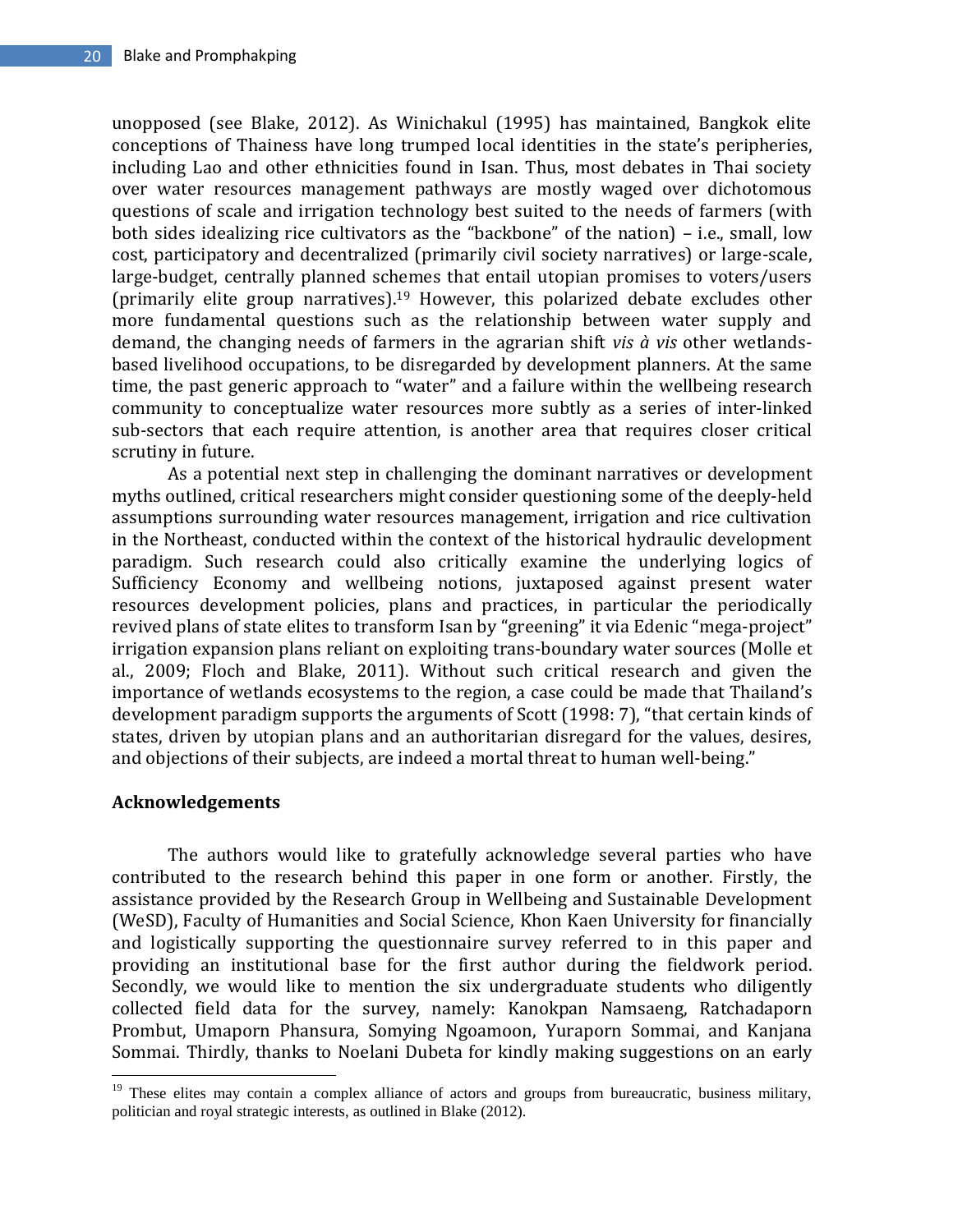draft and an anonymous reviewer for providing constructive feedback at a later stage. Lastly, we would like to acknowledge the role of the National Research Council of Thailand (NRCT) for authorizing the research and thank the numerous people that willingly participated as respondents, both in the Nam Songkhram Basin and elsewhere.

## **REFERENCES**

- Alkire, S. and Black, R. 1997. "A Practical Reasoning Theory of Development Ethic: Furthering the Capability Approach". *Journal of International Development*. 9 (2):  $263 - 279.$
- Baker, C. 2007 *Thailand Human Development Report 2007: Sufficiency Economy and Human Development*. Bangkok: United Nations Development Programme**:** 150.
- Baker, C. and P. Phongpaichit 2005. *A History of Thailand*. Cambridge, Cambridge University Press.
- Bakker, K. 2010. "The limits of 'neo-liberal natures': Debating green neoliberalism." *Progress in Human Geography* 34(6): 715-735.
- Blake, D. J. H. 2008. Integrated rice and fish culture / capture in the lower Songkhram river basin, northeast Thailand. *Scoping agriculture - wetland interactions. Towards a sustainable multiple-response strategy.* A. Wood and G. E. van Halsema. Rome, Food and Agriculture Organization of the United Nations. 33: 97-104.
- Blake, D.J.H. 2012. "*Irrigationalism: The Politics and Ideology of Irrigation Development in the Nam Songkhram Basin, Northeast Thailand*". Unpublished PhD thesis, School of International Development, University of East Anglia.
- Blake, D. J. H. and R. Pitakthepsombut 2006a. *Situation Analysis: Lower Songkhram River Basin, Thailand*. Bangkok, Thailand: Mekong Wetlands Biodiversity Conservation and Sustainable Use Programme (MWBP), IUCN – The World Conservation Union.
- Blake, D. J. H. and R. Pitakthepsombut 2006b. "The Songkhram River wetlands of Northeast Thailand and participatory resource research initiatives." *Knowledge, Culture and Livelihood: The Struggle for Water and People's Everyday Resistances* 21/22(2/1): 1-21.
- Blake, D. J. H., R. Friend, and B. Promphakping. 2009 The Nam Songkhram River Basin landscape transformations and new approaches to wetlands management. In F. Molle, T. Foran and M. Käkönen (Eds) *Contested Waterscapes in the Mekong Region: Hydropower, Livelihoods and Governance***.** (pp. 173-202) London: Earthscan Publications.
- Boonkrob, P. 2002 Lessons Learned on Water Management in Thailand. In Chantawong, M., P. Boonkrob, C. Chunjai, and P. Kochasawasdi (Eds). *Water Privatisation in Thailand*. (pp.11-26) Bangkok: Foundation for Ecological Recovery.
- Boonlue, C. 2005 *The Present Condition of Water Resources Development in Northeastern Region of Thailand*. International Symposium on Sustainable Development in the Mekong River Basin. Ho Chi Minh City, Vietnam, Japan Science and Technology Agency**:** 133-142.
- Bowie, K. 1992. "Unraveling the Myth of the Subsistence Economy: Textile Production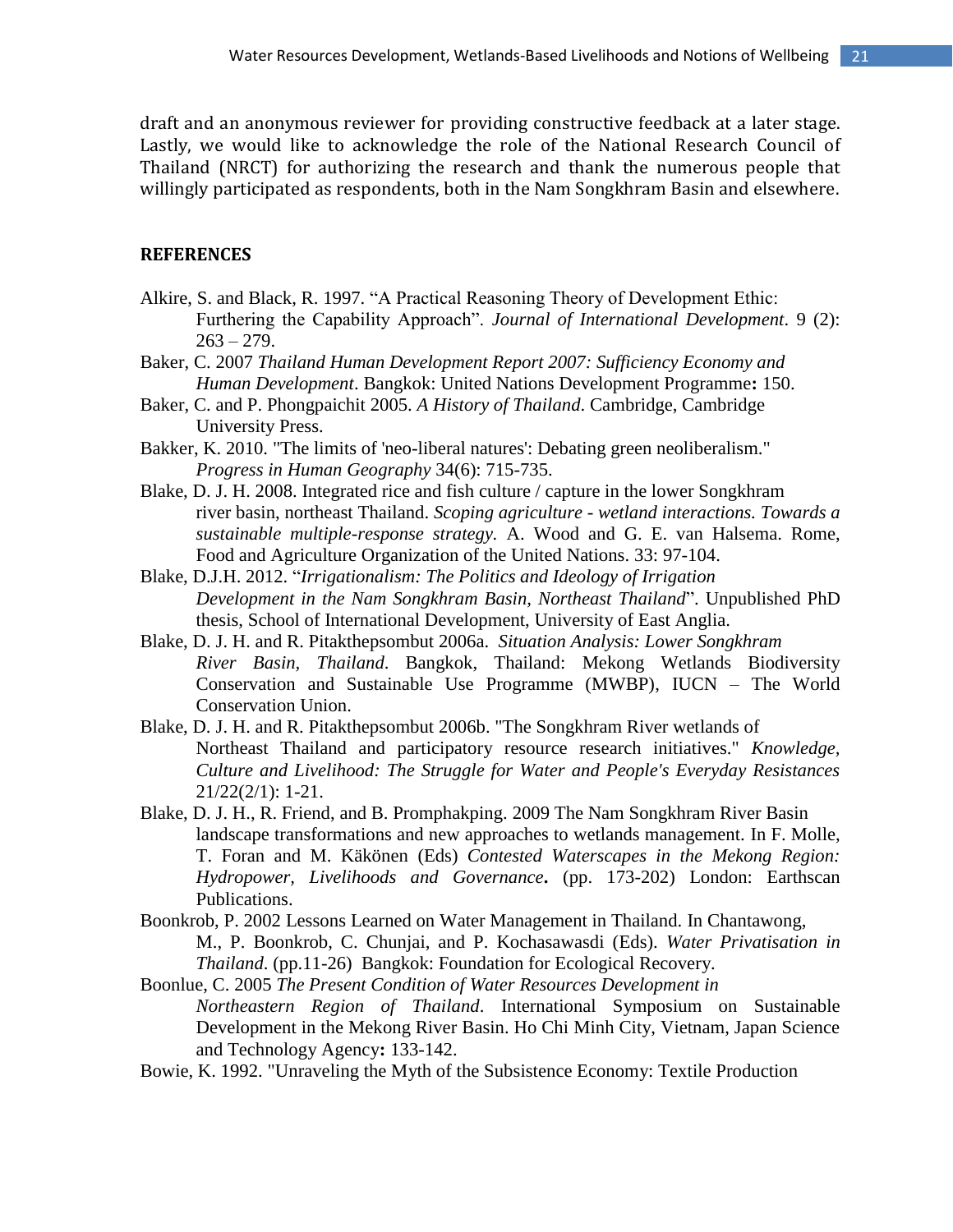in Nineteenth Century Northern Thailand." *The Journal of Asian Studies* 51(4): 797- 823.

- Breukers, S. 1998. Who defines the "problem", who defines "development"? The case of the Songkhram Irrigation Project. *Watershed.* Bangkok, TERRA. 4: 8
- Brummelhuis, H. t. (2005). *King of the Waters. Homan van der Heide and the origin of modern irrigation in Siam*. Leiden, KITLV Press.
- Chaloemtiarana, T. 2007 *Thailand: The Politics of Despotic Paternalism*. Chiang Mai: Silkworm Books.
- Chusakul, S., (Ed.) 2001. *Paa thaam paa thai* (Seasonally-flooded forest: Thai forest). Surin, Project to Restore the Paa Thaam Mun Wetlands.
- Chusakul, S., (Ed.) No date. *Paa thaam paa thai laem tee song. Cheep-a-jon isaan*. (Seasonally-flooded forest: Thai forest. Volume Two. The pulse of Isaan *paa thaam*). Surin, Thaam Mun Project. Foundation for Isaan Communities.
- Constanza, R., Kubsizewski, I., Paquet, P., King, J., Halimi, S., Sanguanngoi, H., Luong Bach, N., Frankel, R., Ganaseni, J., Intralawan, A., and Morell, D. 2011 *Planning Approaches for Water Resources Development in the Lower Mekong Basin*. July 2011. Portland State University and Mae Fah Luang University. 83 pp. [http://web.pdx.edu/~kub/publicfiles/Mekong/LMB\\_Report\\_FullReport.pdf](http://web.pdx.edu/~kub/publicfiles/Mekong/LMB_Report_FullReport.pdf)
- Corvalan, C., Hales, S. and McMichael, A. 2005 *Ecosystems and Human Well-Being: Health Synthesis. A Report of the Millennium Ecosystem Assessment*. World Health Organization, Geneva.
- Curry, R. L. J. and K. Sura 2007 "Human Resource Development (HRD) Theory and Thailand's Sufficiency Economy Concept and its "OTOP" program." *Journal of Third World Studies* 14(2): 85-94.
- Falvey, L. 2000 *Thai Agriculture: Golden Cradle of Millennia*. Bangkok, Kasetsart University Press.
- Floch, P., F. Molle, and W.Loiskandl 2007 Marshalling Water Resources: A Chronology of Irrigation Development in the Chi-Mun River Basin, Northeast Thailand. *M-POWER Working Paper*. Chiang Mai: Mekong Program on Water, Environment and Resilience.
- Floch, P. and F. Molle 2009a. Pump Irrigation Development and Rural Change in Northeast Thailand. *M-POWER Working Paper*. Chiang Mai, Thailand: Mekong Program on Water, Environment and Resilience (M-POWER); University of Natural Resources and Applied Life Sciences; Institut de Recherche pour le Developpement.
- Floch, P. and F. Molle 2009b. Water Traps: The Elusive Quest for Water Storage in the Chi-Mun River Basin, Thailand. *Mekong Program on Water, Environment and Resilience Working Paper*. Chiang Mai, Thailand, Mekong Program on Water, Environment and Resilience (M-POWER); University of Natural Resources and Applied Life Sciences; Institut de Recherche pour le Developpement.
- Floch, P. and D. Blake 2011. Water Transfer Planning in Northeast Thailand: Rhetoric and Practice. *Water Rights and Social Justice in the Mekong Region.* K. Lazarus, N. Badenoch, N. Dao and B. P. Resurreccion. London, Earthscan**:** 19-38.
- Forsyth, T. (2003). *Critical Political Ecology: The Politics of Environmental Science*. London and New York, Routledge.
- Forsyth, T. and A. Walker (2008). *Forest Guardians, Forest Destroyers. The Politics of Environmental Knowledge in Northern Thailand.* Chiang Mai, Silkworm Books.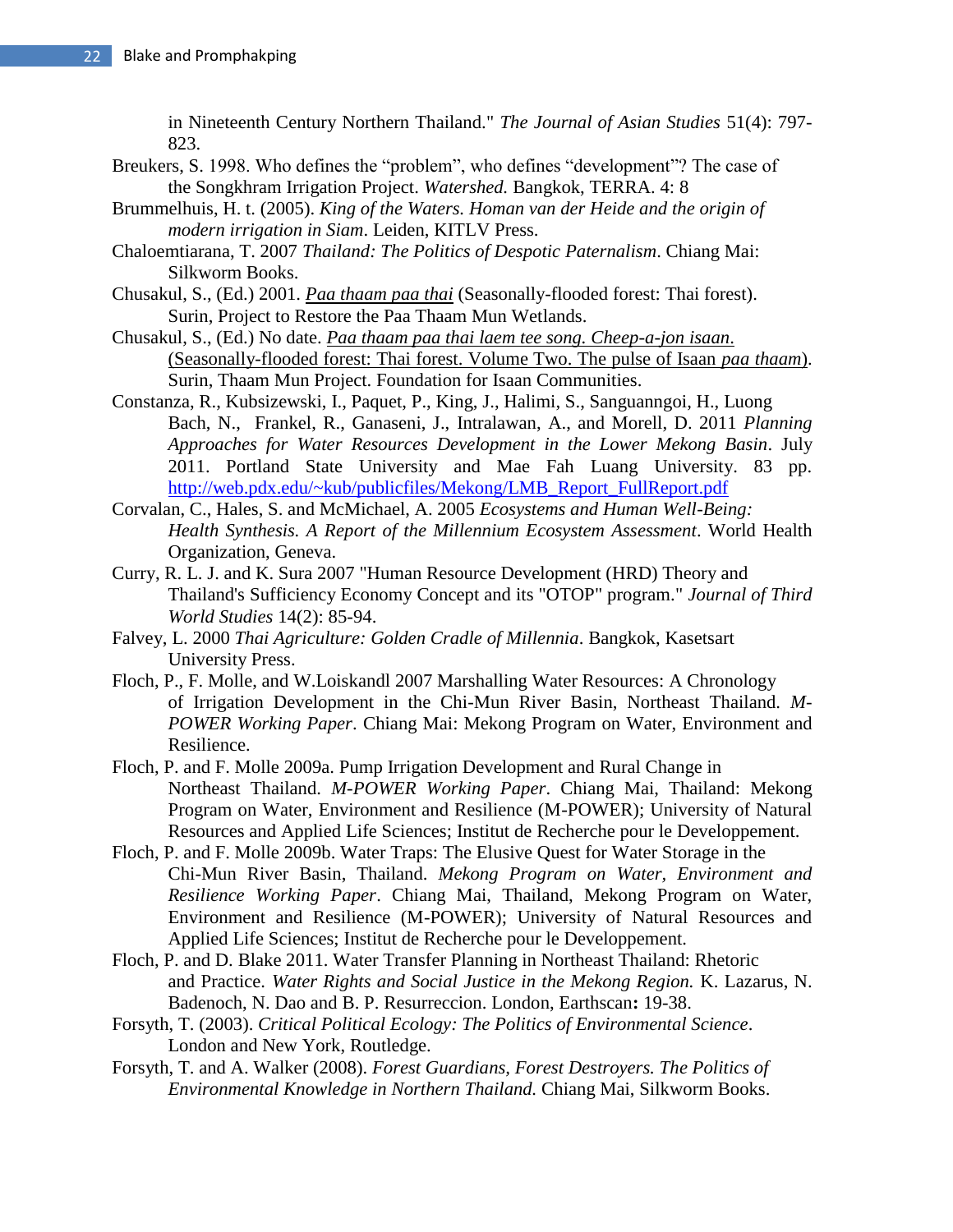- Gadrey, J. and Florence, J., 2006. *The New Indicators of Well-Being and Development.* New York: Palgrave Macmillan.
- Gerrard, P. 2004. Integrating Wetland Ecosystem Values into Urban Planning: The case of That Luang Marsh, Vientiane, Lao P.D.R. IUCN – The World Conservation Union Asia Regional Environmental Economics Programme and WWF Lao Country Office, Vientiane. Available at:

[http://www.mekongwetlands.org/Common/download/WANI\\_economics\\_ThatLuang](http://www.mekongwetlands.org/Common/download/WANI_economics_ThatLuang%20Marsh.pdf) [%20Marsh.pdf](http://www.mekongwetlands.org/Common/download/WANI_economics_ThatLuang%20Marsh.pdf) Accessed 14 January 2014.

- Gough, I. and A. McGregor, Eds. 2007 *Wellbeing in Developing Countries: From Theory to Research*. Cambridge, Cambridge University Press.
- Guillén Royo, M. and Velazco, J., 2006. *Exploring the relationship between happiness, objective and subjective well-being: Evidence from rural Thailand.* Wellbeing in Developing Countries research group. WeD working paper 16, University of Bath, England. http://www.welldev.org.uk/research/workingpaperpdf/wed16.pdf
- Hajer, M. A. 1995 *The Politics of Environmental Discourse: Ecological Modernization and the Policy Process*. Oxford, Oxford University Press.
- Hewison, K. 1999 Localism in Thailand: a study of globalisation and its discontents. *CSGR Working Paper.* Centre for the Study of Globalisation and Regionalisation, University of Warwick. 39, (99):29
- Hirsch, P. 1990 *Development Dilemmas in Rural Thailand***.** Oxford University Press, Singapore.
- Hirunruk, V. 1999 Northeast Thailand in the Development Scheme of Thailand. In Hayao, F. (Ed) Kyoto - Thammasat Core University Seminar. (pp. 249-260) Kyoto, Japan: The Center for Southeast Asian Studies (CSEAS), Kyoto University.
- Hortle, K. G. and U. Suntornratana 2007 Socio-economics of the fisheries of the lower Songkhram River Basin, Northeast Thailand. *MRC Technical Paper No. 17*. T. J. Burnhill. Vientiane, Lao PDR, Mekong River Commission**:** 85.
- ICEM (International Centre for Environmental Management) 2010 *MRC Strategic Environmental Assessment (SEA) of hydropower on the Mekong mainstream*. Vientiane, Mekong River Commission. Hanoi, Vietnam.
- Isager, L. and S. Ivarsson 2010. Strengthening the Moral Fibre of the Nation: The King's Sufficiency Economy as Etho-politics. *Saying the Unsayable: Monarchy and Democracy in Thailand*. S. Ivarsson and L. Isager. Copenhagen, NIAS Press**:** 223- 239.
- Isarangkun, C. and Pootrakool, K. n.d. *Sustainable Economic Development through the Sufficiency Economy Philosophy*. Thailand Foreign Office of the Government Public Relations Department. Available at:

<http://www.sufficiencyeconomy.org/old/en/files/3.pdf> Accessed on 3 August 2010

- Jongudomkarn, D. and Camfield, L., 2005. *Exploring the Quality of Life of People in North Eastern and Southern Thailand*. Wellbeing in Developing Countries research group. WeD working paper 11, University of Bath, England. <http://www.welldev.org.uk/research/workingpaperpdf/wed11.pdf>
- Khamkongsak, L. and M. Law 2001. Laying waste to the land: Thailand's Kong-Chi-Mun Project. *Watershed.* Bangkok, PER/TERRA. 6: 25-35.
- Lamberts, D. 2008. Little Impact, Much Damage: The Consequences of Mekong River Flow Alterations for the Tonle Sap Ecosystem. In Kummu, M., Keskinen, M. and Varis, O.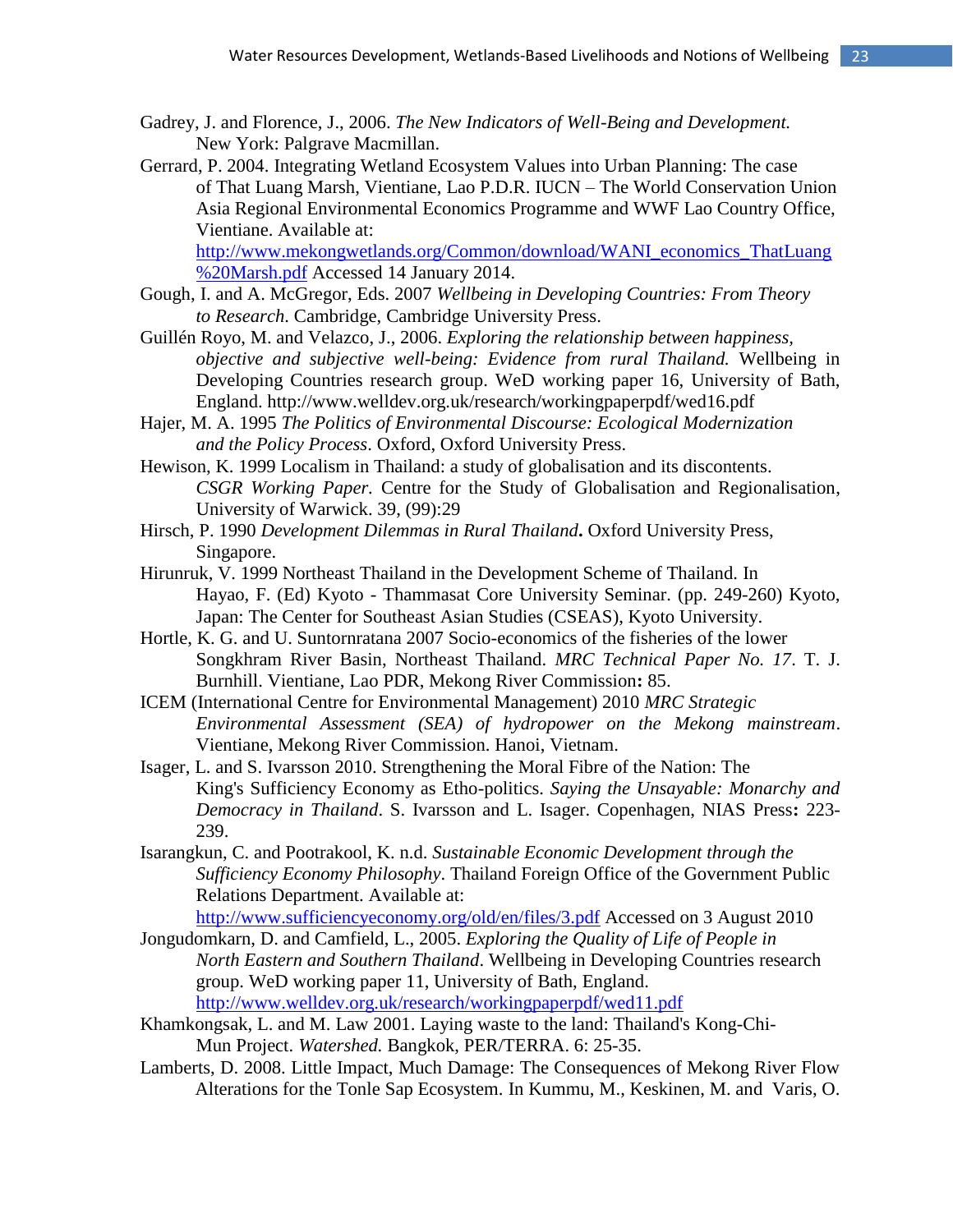(eds) Modern Myths of the Mekong. Helsinki, Water and Development Publications, Helsinki University of Technology. pp.3-18.

- Leach, M. and R. Mearns, Eds. 1996. *The Lie of the Land: Challenging Received Wisdom on the African Environment*. Oxford, James Currey.
- MacKian, S.C. 2009 *Wellbeing. International Encyclopedia of Human Geography*. 235- 240. Available online from: http://www.sciencedirect.com/science? ob Accessed 15 September 2011
- Mansfield, S. (2000). Cracked earth: a journey through Thailand's arid and impoverished Northeast. *The Japan Times*. Tokyo, The Japan Times Ltd. Available at: <http://www.japantimes.co.jp/text/fv20001108a4.html> Accessed 25 July, 2010
- McGregor, A. 2009 *Human Wellbeing in Fishing Communities.* ESPA Workshop 1. Institute for Ocean Management, Chennai, India: Institute of Development Studies**:**  10.
- McGregor, A.J., Camfield, L., Masae, A. and Promphakping, B. 2007. *Development and Wellbeing in contemporary Thailand. Country report – Thailand*. Presented at the Wellbeing in International Development Conference, 27-28 June, 2007. University of Bath, UK. ESRC Research Group on Wellbeing in Developing Countries.
- McMichael, A. and Scholes, R. 2005. Linking Ecosystems Services and Human Wellbeing. Chapter 3, *Millennium Ecosystem Assessment* World Resources Institute, Washington, D.C.pp.43-60 Available at: <http://www.maweb.org/documents/document.341.aspx.pdf> Accessed 10 January 2014
- Mehta, L. 2001 "The Manufacture of Popular Perceptions of Scarcity: Dams and Water-Related Narratives in Gujarat, India." *World Development* 29(12): 2025-2041.
- Mehta, L. 2005 *The Politics and Poetics of Water: The Naturalisation of Scarcity in Western India*. New Delhi, Orient Longman
- Millennium Ecosystem Assessment 2005 *Ecosystems and Human Well-being: Wetlands and Water Synthesis*. World Resources Institute, Washington, D.C.
- Molle, F. 2008 "Why enough is never enough: The societal determinants of river basin 'overbuilding'." *International Journal of Water Resources Development* 24(2): 217- 226.
- Molle, F. and P. Floch 2008 The "desert bloom" syndrome: Irrigation development, politics, and ideology in the Northeast of Thailand *M-POWER Working Paper*. Mekong Program on Water, Environment and Resilience, Institut de Recherche pour leDéveloppement, International Water Management Institute
- Molle, F., P. Floch, B. Promphakping and D.J.H. Blake 2009 "Greening Isaan": Politics, Ideology, and Irrigation Development in Northeast Thailand. F. Molle, T. Foran and M. Käkönen (Eds)**.** *Contested Waterscapes in the Mekong Region: Hydropower, Livelihoods and Governance.* (pp. 253-282) London: Earthscan Publications.
- Mongkolsawat, C., P. Thirangoon, et al. (2001). "An Evaluation of Drought Risk Area in Northeast Thailand using Remotely Sensed Data and GIS." *Asian Journal of Geoinformatics* **1**(4).
- Mongsawad, P. 2010 "The Philosophy of the Sufficiency Economy: A Contribution to the Theory of Development**."** *Asia-Pacific Development Journal* 17(1): 123-143.
- MRC 2003 *State of the Basin Report: 2003. Executive Summary*. Mekong River Commission, Phnom Penh. Cambodia.
- MRC 2010 *State of the Basin Report 2010*. Mekong River Commission, Vientiane, Lao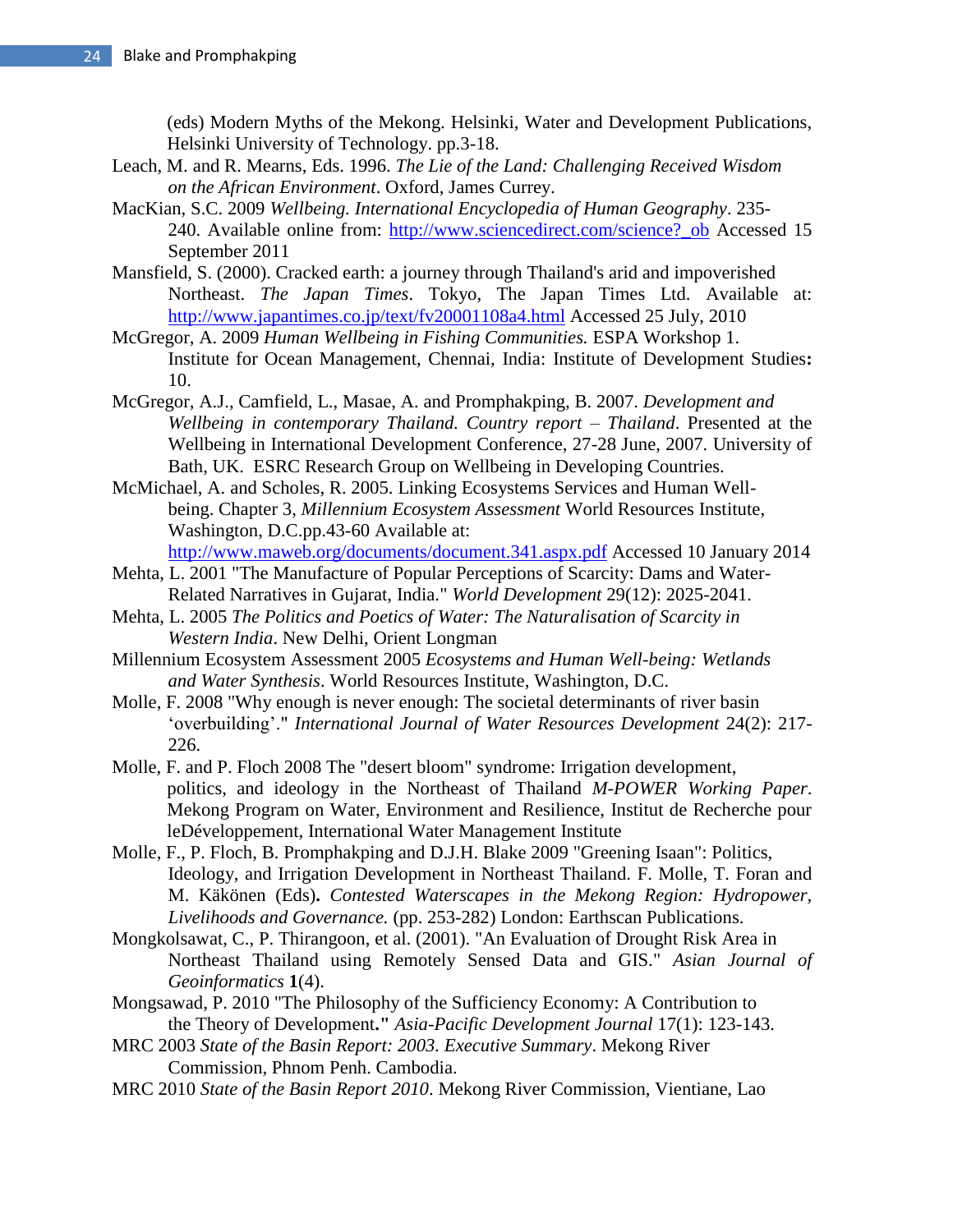PDR.

- Murphy, M. 2006. *The (Un)happy Planet Index: An Index of human well-being and environmental impact*. The New Economics Foundation, London.
- National Economic and Social Development Board 2002. Thailand's Sustainable Development Plan of Implementation. National Economic and Social Development Board, Office of the Prime Minister, Bangkok, Thailand. Available at: [www.nesdb.go.th/portals/0/tasks/endure/05.doc](http://www.nesdb.go.th/portals/0/tasks/endure/05.doc) Accessed 4 October 2010
- National Economic and Social Development Board (NESDB) & the World Bank 2005 *Thailand Northeast Economic Development Report*. Bangkok, National Economic and Social Development Board and the World Bank.
- National Economic and Social Development Board. 2007 Summary*: The Tenth National Economic and Social Development Plan (2007-2011)*. National Economic and Social Development Board, Office of the Prime Minister, Bangkok, Thailand.
- Office of Environmental Policy and Planning. 1999. *List of Wetlands of International and National Importance in Thailand: Thai Wetland Series, Vol. 1* Bangkok, Thailand: Ministry of Science Technology and Environment. (in Thai)
- Office of Natural Resources and Environment Policy and Planning 2007. *Khwam lak-lai tang chiwa-phab nai peun-tee chumnam lum nam songkhram don lang* (The Biodiversity of the Lower Nam Songkhram Basin Wetlands). ONEP Wetland Report Series, Volume 12. Bangkok, The Office of Natural Resources and Environment Policy and Planning, Ministry of Natural Resources and Environment. (in Thai)
- Rigg, J. 2001 *More than the soil: rural change in Southeast Asia*. Harlow, UK, Pearson Education.
- Rigg, J. 1992 The Gift of Water. In J. Rigg (Ed) *The Gift of Water: Water Management, Cosmology and the State in Southeast Asia*. London, School of Oriental and African Studies**:** 1-6.
- Rigg, J. 2003 *Southeast Asia: the human landscape of modernization and development***.** London: Routledge.
- Rigg, J. 2005. "Poverty and livelihoods after full-time farming: A South-East Asian view." *Asia Pacific Viewpoint* 46(2): 173-184.
- Rigg, J. and M. Ritchie 2002. "Production, consumption and imagination in rural Thailand." *Journal of Rural Studies* 18(4): 359-371.
- Saelee, S. 2010 "Thailand could face its worst drought in 20 years". *The Bangkok Post*. Bangkok, Post Publishing Ltd. June 7, 2010
- Samudavanija, C. 2002. State-Identity Creation, State-Building and Civil Society, 1939- 1989. *National Identity and its Defenders: Thailand Today*. C. Reynolds. Chiang Mai, Silkworm Books: 49-107.
- Sayer, R. A. (2000). *Realism and Social Science*. London, Sage Publications.
- Sen, A. 1999 *Development as Freedom*. Oxford: Oxford University Press.
- Scurrah, N. (2013). "Countering Hegemony" and "Institutional Integration": Two Approaches to Using Tai Baan Research for Local Knowledge Advocacy. *Governing the Mekong. Engaging in the Politics of Knowledge.* R. Daniel, L. Lebel and K. Manorom. Petaling Jaya, Strategic Information and Research Development Centre. 4: 27-48.
- Sneddon, C. 2002 "Water Conflicts and River Basins: The Contradictions of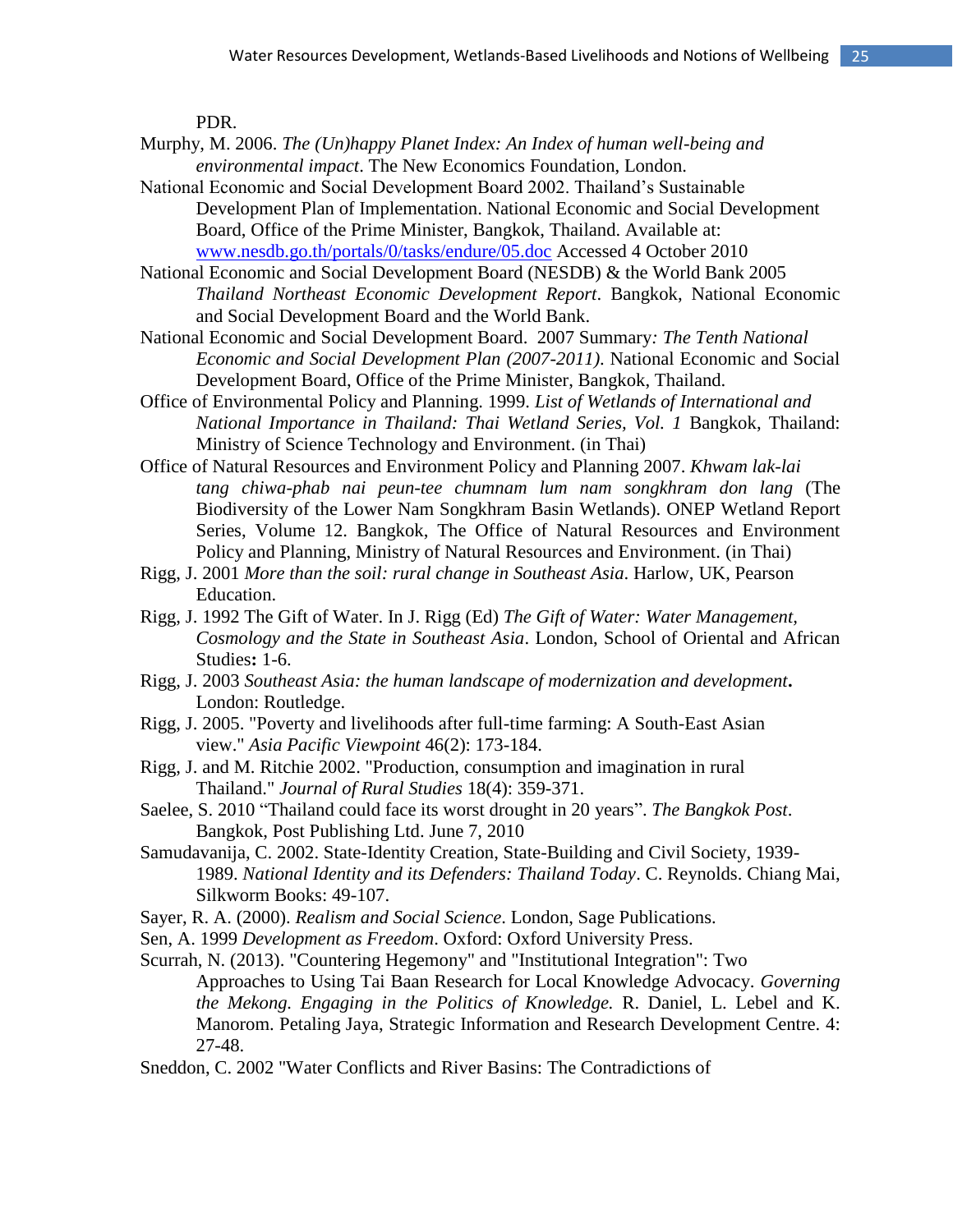Comanagement and Scale in Northeast Thailand " *Society and Natural Resources* 15: 725-741.

- Stott, P. 1992 Angkor: Shifting the hydraulic paradigm. In J. Rigg (Ed) *The Gift of Water*. (pp. 47–58*)* London: School of Oriental and African Studies.
- Suwanwerakamtorn, R., A. Ratcharoen, and E.Salakkham 2007 "The seasonally-flooded forest change in the Lower Songkhram River Basin." *Journal of Remote Sensing and GIS Association of Thailand* 8(2): 36-47.
- The Bangkok Post. 2007. *PM earmarks B10bn for well-being*. 27 March, 2007. The Post Publishing Ltd, Bangkok.
- Tai Baan Research Network of Lower Nam Songkhram Basin. 2005a. "*Tai Baan Research on the Ecology and History of the Seasonally Flooded Forest of the Lower Songkhram River Basin*." Eds: C. Sretthachua, R. Pitakthepsombut and W. Niyomchat. MWBP, Vientiane, Lao PDR. Available at: [www.mekongwetlands.org/common/download/IUCNT\\_ThaiBaanResearch.pdf](http://www.mekongwetlands.org/common/download/IUCNT_ThaiBaanResearch.pdf) (in Thai with English Executive Summary)
- Tai Baan Research Network of Lower Nam Songkhram Basin. 2005b. "Fish species in the *paa thaam*: Local knowledge of fishers of the Lower Songkhram Basin" Eds: C. Sretthachua, R. Pitakthepsombut and W. Niyomchat. MWBP, Vientiane, Lao PDR
- United Nations Development Programme. 2007. *Thailand Human Development Report 2007: Sufficiency Economy and Human Development*. C. Baker. Bangkok, United Nations Development Programme**:** 150.
- United Nations Development Programme. 2009. *UNDP Human Development Report 2009*. Available at: <http://hdrstats.undp.org/en/indicators/161.html> Accessed on 15 September 2013
- van t'Hooft, K. 2006. *Endogenous Development in Practice: Towards well-being of people and ecosystems*. Compas. Leusden, The Netherlands.
- Walker, A. 2007 Sufficiency economy = poverty? *New Mandala web log*. January 10, 2007. Available online: <http://asiapacific.anu.edu.au/newmandala/2007/01/10/sufficiency-economy-poverty/> Accessed on 5 September 2010
- Walker, A. 2008 *Royal Sufficiency and Elite Misrepresentation of Rural Livelihoods*. 10th International Conference on Thai Studies. Thammasat University, Bangkok. 9- 11 January, 2008
- Watkins, K. 2006. *Summary Human Development Report 2006. Beyond Scarcity: Power, Poverty and the Global Water Crisis*. United Nations Development Programme (UNDP), New York. [http://hdr.undp.org/en/media/HDR2006\\_English\\_Summary.pdf](http://hdr.undp.org/en/media/HDR2006_English_Summary.pdf)
- Weeratunge, N., C. Bene, Siriwardene, R, Charles, A., Johnson, D., Allison, E.H., Nayak, P.K., and Badjek, M-C. 2013. "Small-Scale Fisheries through the Wellbeing Lens." *Fish and Fisheries*: 2-25.
- Winichakul, T. 1995. *Siam Mapped: A History of the Geo-Body of a Nation*. Chiang Mai, Silkworm Books.
- Yuthamanop, P. 2010. "Closing the Gap". *The Bangkok Post*. Business Section. 22 March, 2010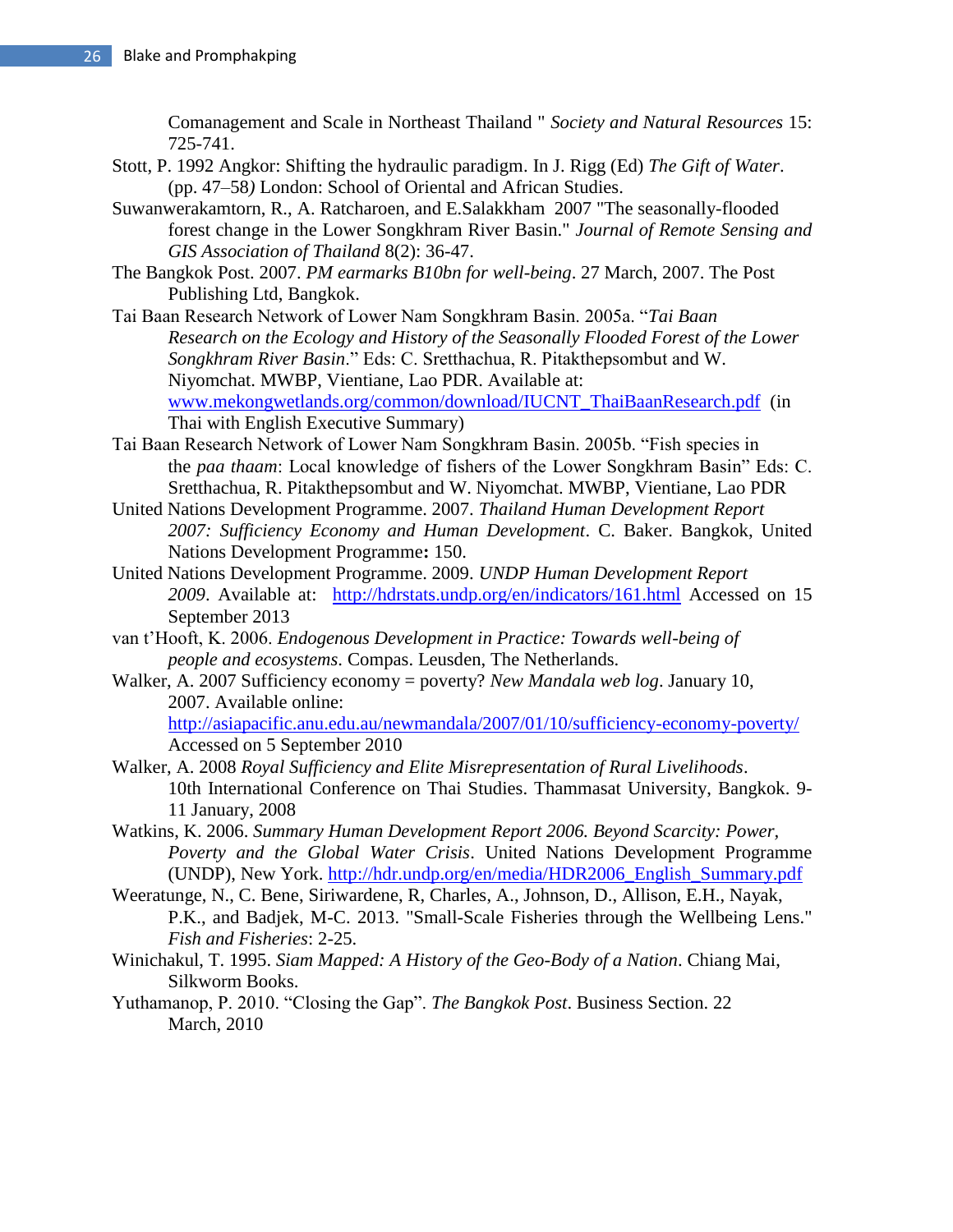**APPENDIX:** Tables derived from responses given in a questionnaire survey conducted at three locations in Thailand (Khon Kaen city, central Bangkok, a village in the lower Nam Songkhram Basin) during February 2010. The total number of respondents interviewed was 327 individuals.

| <b>TABLE 1:</b> Responses to Question 2: "What do you think are the primary development |
|-----------------------------------------------------------------------------------------|
| problems that affect the Isan region?" (respondents may list up to three answers).      |

| <b>Interview Location</b><br><b>Response categories</b> |                                    |              |                |                 |                |                |              | <b>TOTAL</b> |                |
|---------------------------------------------------------|------------------------------------|--------------|----------------|-----------------|----------------|----------------|--------------|--------------|----------------|
|                                                         | <b>Khon Kaen</b><br><b>Bangkok</b> |              |                | <b>Nam Song</b> |                |                |              |              |                |
|                                                         | #                                  | $\%$         | #              | $\%$            | #              | $\%$           | #            | $\%$         | Rank           |
| <b>2.1 Education</b>                                    | 63(1)                              | 53.4         | 40(2)          | 37.4            | 14             | 13.3           | 117          | 35.5         | $\overline{2}$ |
| 2.2 Drought; water scarcity                             | 37(2)                              | 31.4         | 49(1)          | 45.8            | 56(1)          | 53.8           | 142          | 43.0         | 1              |
| 2.3 Poverty; low income                                 | 36(3)                              | 30.5         | 31             | 29.0            | 46(2)          | 43.8           | 113          | 34.2         | 3              |
| <b>2.4 Politics; governance</b>                         | 10                                 | 8.5          | 22             | 20.6            | 20             | 19.0           | 52           | 15.8         | $\overline{7}$ |
| 2.5 Climate & weather events                            | $\overline{4}$                     | 3.4          | 13             | 12.1            | 9              | 8.6            | 26           | 7.9          | $\overline{8}$ |
| <b>2.6 Environment related</b>                          | 12                                 | 10.2         | 13             | 12.1            | 8              | 7.6            | 33           | 10.0         | 9              |
| 2.7 Livelihoods and employment                          | 30                                 | 25.4         | 37(3)          | 34.6            | 45(3)          | 42.9           | 112          | 33.9         | $\overline{4}$ |
| 2.8 Migration                                           | 1                                  | 0.8          | 10             | 9.3             | 10             | 9.5            | 21           | 6.4          | 10             |
| 2.9 Culture; religion; morality;<br>family              | $\overline{4}$                     | 3.4          | $\overline{2}$ | 1.9             | $\overline{0}$ | $\overline{0}$ | 6            | 1.8          | 12             |
| 2.10 Water resources management                         | $\overline{0}$                     | $\mathbf{0}$ | 5              | 4.7             | $\overline{4}$ | 1.2            | $\mathbf{Q}$ | 2.7          | 11             |
| 2.11 Transport; communications                          | 15                                 | 12.7         | 21             | 19.6            | 17             | 16.2           | 53           | 16.1         | 6              |
| 2.12 Others                                             | 3                                  | 2.5          | 38             | 35.5            | 38             | 36.2           | 79           | 23.9         | 5              |